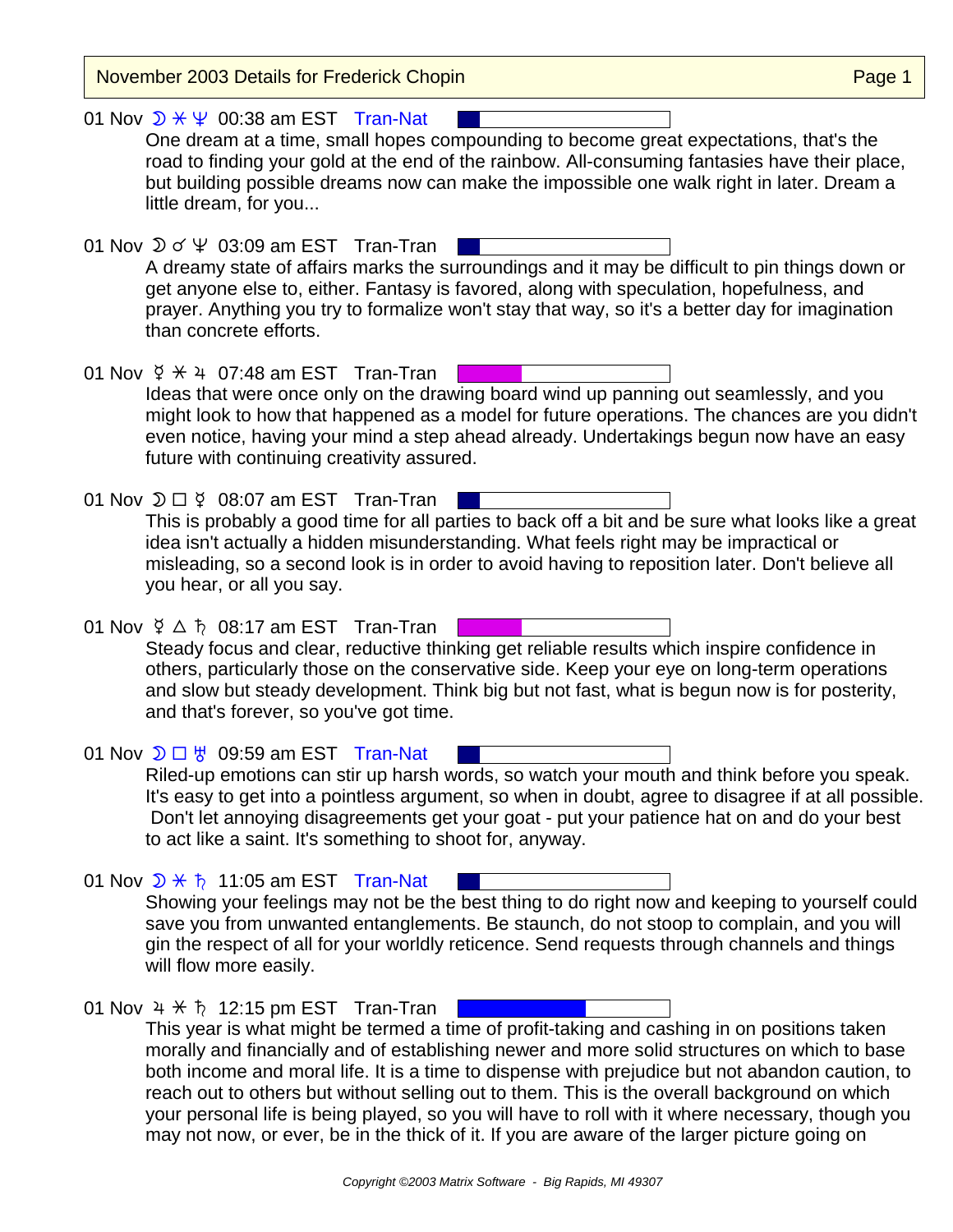November 2003 Details for Frederick Chopin **Page 2** and Page 2

around you, however, you can only benefit from the trends you find yourself immersed in.

01 Nov  $\mathcal{D} \times \mathbb{P}$  05:24 pm EST Tran-Tran A sense of easy power without display makes working behind the scenes easier and waiting for rewards more profitable. If you know you're going to win, you needn't show it, and all kinds of competition and conflict is avoided. That goes for the rest of the world, too - win-win is definitely the way to go. 01 Nov  $\sqrt{2}$  of  $\frac{6}{5}$  05:27 pm EST Tran-Nat Flashes of insight, problem solutions are likely to surface in conjunction with the general energy high these few days. Don't force them, just let them appear and scoop them up as you speed along, as your momentum will be lost if you tarry too long. Swing your mallet like a polo player on the gallop. 01 Nov  $9 \Box \forall$  07:44 pm EST Tran-Tran [ One experiment leads to another, and the further you push your tastes, the less they seem to satisfy. In general, situations arising today can lead to pushing the envelope of desire without getting the satisfaction everyone is looking for. If you can't seem to get what you want, you may actually be happier with simpler fare. 01 Nov  $\frac{6}{5}$  o'  $\frac{11}{38}$  pm EST Tran-Nat Keep your pad and pen ready to jot down sudden brainstorms and unexpected messages flashing out of the blue which you will want to remember and respond to quickly. Sudden insights may surprise and even shock, but knowledge is power, so empower yourself. Don't reveal your revelations, however, until you impact your options. 02 Nov  $\overline{D}$   $\overline{X}$   $\overline{4}$  04:52 am EST Tran-Nat Subtle feelings and intangible but reliable intuition allow increasing buildup of emotional communication, as plans come ever closer to realization. Slow and easy swings you along at just the right pace, and there's no hurry to completion, which will come in its own time. Enjoy the journey. 02 Nov  $\mathfrak{D} \circ \mathfrak{B}$  12:51 pm EST Tran-Tran Unstable currents abound in the world's affairs and sudden outbursts can be expected, be they temper fits, sudden annoyances, or cries of "Eureka!" Surprises that startle, realizations that turn you around, new emotional experiments all are going on. Good for adventure, just keep your eye out. 02 Nov  $\mathfrak{D} \square$   $\varphi$  02:41 pm EST Tran-Tran Watch out for conflicting goals and energy-wasting diminishing returns today. What may seem like deceit could be just mixed emotions, or vice versa. Rather than jump into a stewpot, let it boil a bit and see if it simmers down. When all get more certain of what they want, it will be easier to move in concert together. 02 Nov  $P \times \varphi$  03:10 pm EST Tran-Nat It is easy to pull answers to everyday problems from your most inner beliefs about life: applied religion and philosophy, so to speak, that works well in your present context. Just remember that your crystal view of today's reality may not resemble tomorrow's in the least,

no matter how right it is.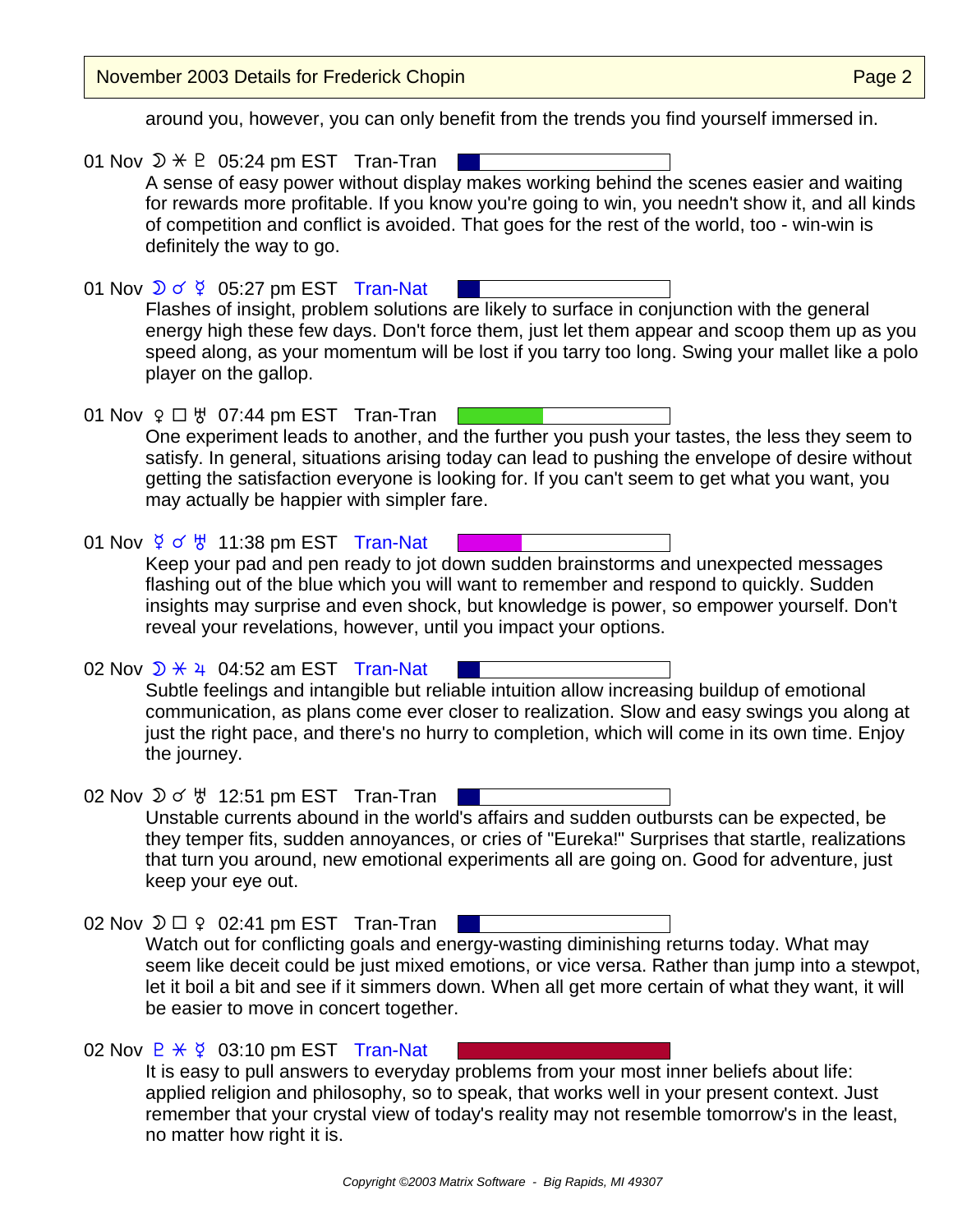| November 2003 Details for Frederick Chopin                                                                                                                                                                                                                                                                                                                                                               | Page 3 |
|----------------------------------------------------------------------------------------------------------------------------------------------------------------------------------------------------------------------------------------------------------------------------------------------------------------------------------------------------------------------------------------------------------|--------|
| 02 Nov $\frac{6}{7}$ $\triangle$ P 03:12 pm EST Tran-Nat<br>According to the latest information, you're on the right track, and if you have faith in your<br>sources, you indeed are. The ability to address forceful solutions and be ready to roll over<br>obstacles sends the message that you are serious and beckons the crowd to part when you<br>pass. Don't flinch and you're home free.         |        |
| 02 Nov ♀ o ∡ 04:42 pm EST Tran-Tran<br>A yearning for adventure and far horizons stirs in you now. To roam, to wander and wonder,<br>to seek freedom and go where no one has gone before - these things are deep and powerful<br>longings. A time of romantic crusades, a universal love that might not be too particular.                                                                               |        |
| 03 Nov $\odot$ $\Box$ $\Psi$ 01:55 am EST Tran-Tran<br>Deceits and deceptions are hard to separate from honest mistakes and confusions, but when<br>in doubt it's probably best not to follow up and try to find out. It's easy for everyone to get into<br>a tangle over insubstantial misperceptions that waste time and energy, so let it lie and don't<br>make moves you want to be on a solid foot. |        |
| 03 Nov $\odot$ $\triangle$ $\odot$ 03:14 am EST Tran-Nat<br>The season relaxes your way and gives you a confident stride that can carry you along with<br>ease. Lay back and let your inner energy carry you along, no need to put up a fight to get<br>through. General background support will give you that extra lift to surf the wave and roll onto<br>the beach like a pro.                        |        |
| 03 Nov $\sqrt{2}$ o' $\sqrt{2}$ 04:04 am EST Tran-Nat<br>Heightened appetites (of all sorts) are a natural this time of the month, as will be the<br>opportunities to fill them. Pick as you would from a smorgasbord and don't chow down too<br>heavy -- the taste is what counts, volume only slows you down. Variety is the spice, intensity<br>the sweetness, whatever or whoever is involved.       |        |
| 03 Nov $\mathfrak{D} \sigma \sigma$ 06:21 am EST Tran-Tran<br>Rash moves, overblown feelings, emotional conflict and anger can be lurking around the<br>corner, so today's a good day to take it easy and not push or be pushed too far. Similarly,<br>don't let high energy push you in where angels fear to tread - overconfidence can get you into<br>hot water. Count to ten, then go ahead.         |        |
| 03 Nov $\mathfrak{D} \square \Psi$ 07:46 am EST Tran-Nat<br>Illusions and delusions can wear the mask of true inspiration, so thread your way among them<br>to the truth and don't fall for the first fantasy that comes to mind. Possibilities may evaporate<br>as quickly as they appear, and that is for the best - better to let them go than seize on what<br>will not support you.                 |        |
| 03 Nov $\sqrt{2}$ of $\odot$ 10:33 am EST Tran-Nat<br>This is the time of the lunar month you get an extra boost of physical energy, from your ego<br>on out, which allows you to carry yourself farther and ride the crest of the wave that extra<br>distance. Things play your style, so you don't have to strain. For a couple of days, you've got<br>extra cards, so play them.                      |        |
| 03 Nov $\mathfrak{D} \triangle \Theta$ 11:11 am EST Tran-Tran                                                                                                                                                                                                                                                                                                                                            |        |

Today's accomplishments have a confident feel where what you do matches what you feel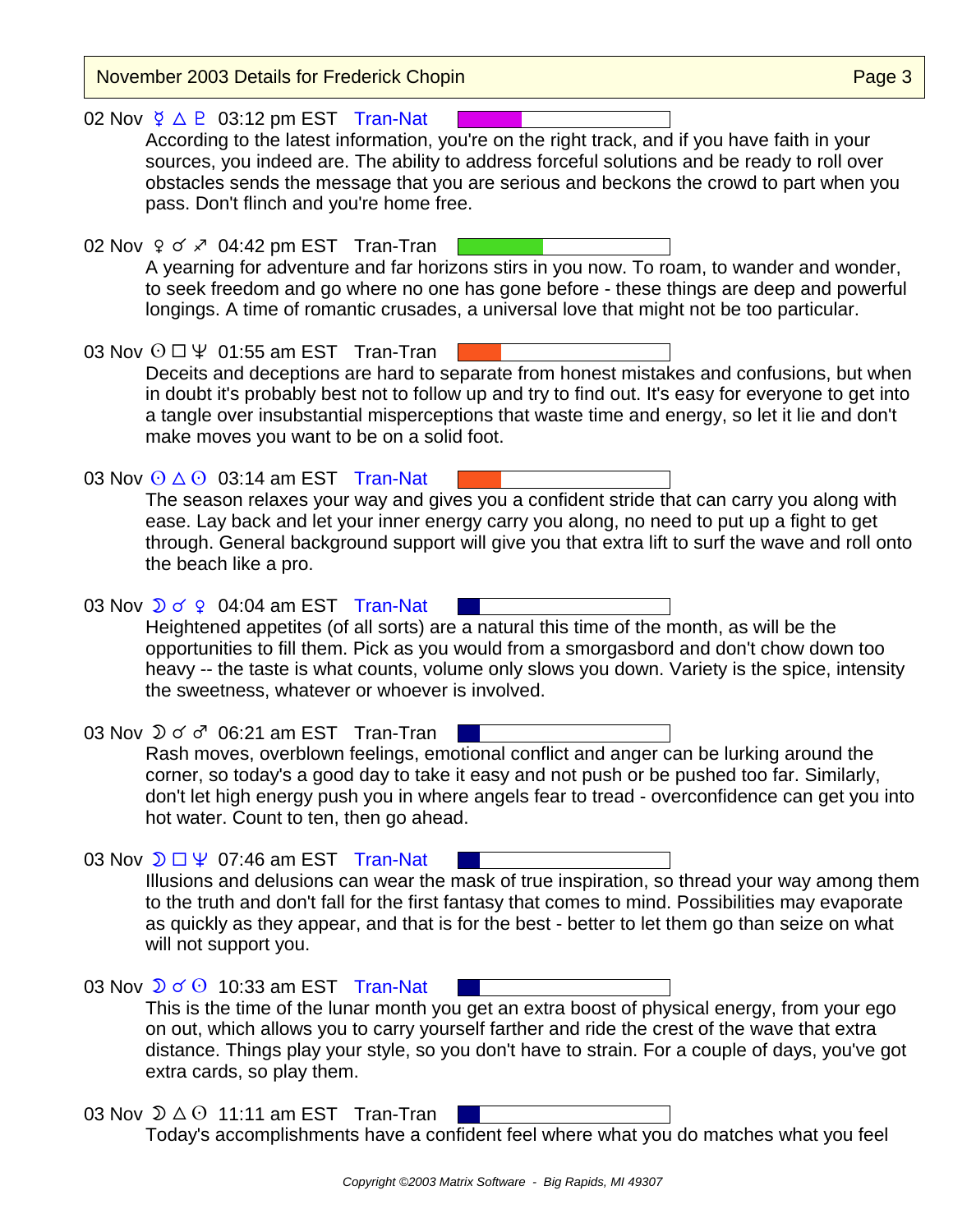November 2003 Details for Frederick Chopin **Page 1** November 2003 Details for Frederick Chopin

and results down the line will move well accordingly. Contacts made now will serve you well and you won't have to look back with suspicion or regret. If it feels right, it probably is, so put your best foot forward and follow through.

03 Nov  $\mathfrak{D} \triangle \hbar$  03:38 pm EST Tran-Tran There's a certain stability in the general atmosphere that makes it safe to say what you feel but not too much. Conservation of emotion might be the phrase. It's a time to be mutually reassuring rather than wildly supportive, and projects launched will be stable though perhaps not very showy.

03 Nov  $\mathfrak{D}$   $\sigma^{\circ}$  4 04:21 pm EST Tran-Tran | Rip tides of emotion swing and sway today so make sure you don't get carried away in the undertow. The surroundings are turbulent but highly positive, so in order to pick up on them you may have to tighten your focus, be ready to hop on board as the train rushes past. When it's over, it leaves everyone breathless.

03 Nov  $\mathcal{D} \triangle \forall$  05:38 pm EST Tran-Nat Taking the unbeaten path can net you a short cut that saves time and money, so think your way out of the box and don't be afraid to take an original leap. If you keep your feet on the ground, you can be like a lightning rod for new ideas that will go to the bank with your name on them. It's that 10% inspiration time, sublet the 90% perspiration to someone else.

03 Nov  $\mathfrak{D} \square$   $\hbar$  06:49 pm EST Tran-Nat Don't let negative thinking get you down - criticism for its own sake is a waste of time. Lack of confidence can take the wind out of your sails, so believe in yourself even when others don't. Sail straight and true through the currents of self-doubt and ignore the sometimes jealous remarks of others who would see you give up.

03 Nov  $\sum o^{\circ}$  Asc 07:19 pm EST Tran-Nat This is a temporary lull in the month and you can book extra time here as there will be cancellations. The spotlight is on others close to you, so be willing to play a support role and pass the ball on to another -- it will come back soon enough. It's counterpoint time in your monthly symphony - let the other instruments fill in.

03 Nov  $\sqrt{D}$  of P 07:36 pm EST Tran-Nat An elusive fear, a shadow from a dream may creep up on you, but simply toss it off, as you're not likely to be able to pin it down. Proceed as if you were on course, and the seemingly premonitory wind will pass unfulfilled, as it was just a memory. When you encounter a stop sign, there's a reason for it. Look both ways, then proceed.

03 Nov  $\mathcal{D} \triangle \n\begin{bmatrix} 1 & 1 & 42 \\ 0 & 1 & 1 & 1 \end{bmatrix}$  pm EST Tran-Tran Today is a good time to express your feelings with conviction, knowing that there will be response in kind. Situations that arise now will have lasting clarity and a quality of selfreinvention as they move along, as head and heart are on the same page and will tend to remain that way.

04 Nov  $\mathcal{D} \times \mathcal{D}$  01:10 am EST Tran-Nat Your sense of the situation is probably pretty accurate, especially if you're telling yourself to let sleeping dogs lie and allow general agreement to form without making a bid deal out of it.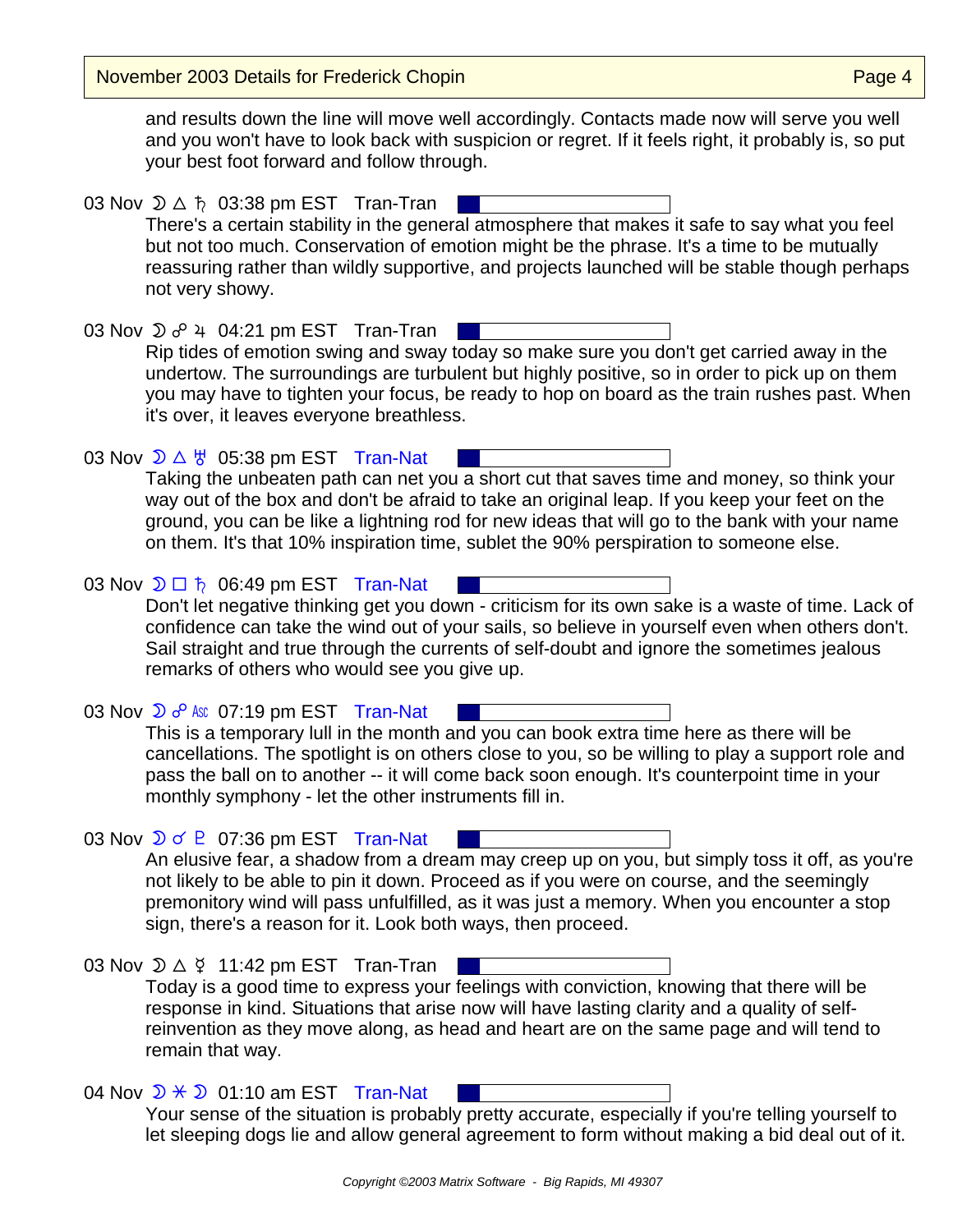November 2003 Details for Frederick Chopin **Page 10** November 2003 Details for Frederick Chopin

Exude emotional stability (or at least pretend to) and you'll find yourself brought in as expert and friend.

04 Nov  $\mathfrak{D} \square \square$  01:36 am EST Tran-Tran | Skullduggery may be afoot, and at any rate those out for their own ends at all costs are to be avoided. And, avoid being one yourself. The inclination to beat a dead horse and use repeated force to no avail is really self-defeating, although tempting. When in doubt, back off and let others waste their efforts. 04 Nov  $\frac{6}{5}$   $\times$  0 11:21 am EST Tran-Nat Intimating how you feel may get more across than loud declarations, and a slow build of communication makes bonding all the stronger. Move from one small agreement to the next until two hearts and minds become one. It's a two-way stretch, as your own understandings need this pace to come to fruition. 04 Nov  $\frac{6}{7}$   $\Box$   $\frac{6}{7}$  02:06 pm EST Tran-Nat A word to the wise: getting the final word on anything will be virtually impossible, and no matter how tight your argument, loose ends turn up that won't be silenced. Go for the first word, and stick with positive words, but leave the last word for later. When things expectedly get overtangled, your response should be, in a word: enough! 05 Nov  $\sigma \Box \Psi$  02:51 am EST Tran-Nat Running out of gas on a dark country road is never fun, so it might be well to stick to the welllit streets of life for a bit, as you may have less to bring to the task and a greater likelihood of losing control of it. This, too, will pass, and with a refilled tank, you can go anywhere you want. 05 Nov  $\mathcal{D} \triangle 9$  06:16 am EST Tran-Tran Knowing what you want and moving on to procure it is the opportunity of the day, and what you fall into now may be just the chance you've been waiting for. Sharing goals and deciding to mutually go for it will be the best of all possible worlds for everybody, with a minimum of conflict resulting later. 05 Nov  $\sqrt{2}$  o' 03:16 pm EST Tran-Nat A tweak of energy and an inclination to rash moves may be harnessed to give you an extra push if you're aware of it. Otherwise it's only a opportunity to trip over a sudden slight acceleration. Good for when it's hard to get going at first. Eschew sudden outbursts, embrace strong passion. 05 Nov  $\sqrt{2}$   $\Delta \Psi$  05:42 pm EST Tran-Nat Use the everyday reality around you as fuel for the ideal world of your imagination and you'll find yourself a general inspiration to all. When hope and belief are applied hands-on to the real world, the inner self can make its mark on the outer and the stuff of dreams coming true becomes your instrument to play. 05 Nov  $\odot$   $\Delta$   $\hbar$  06:24 pm EST Tran-Tran There's a certain pleasure in feeling well-grounded, and this moment would make a firm foundation for whatever you choose to build upon it. If your plans are already made, it's time for the cornerstone to be laid. Go with what you've got, as there's a no-frills feeling that's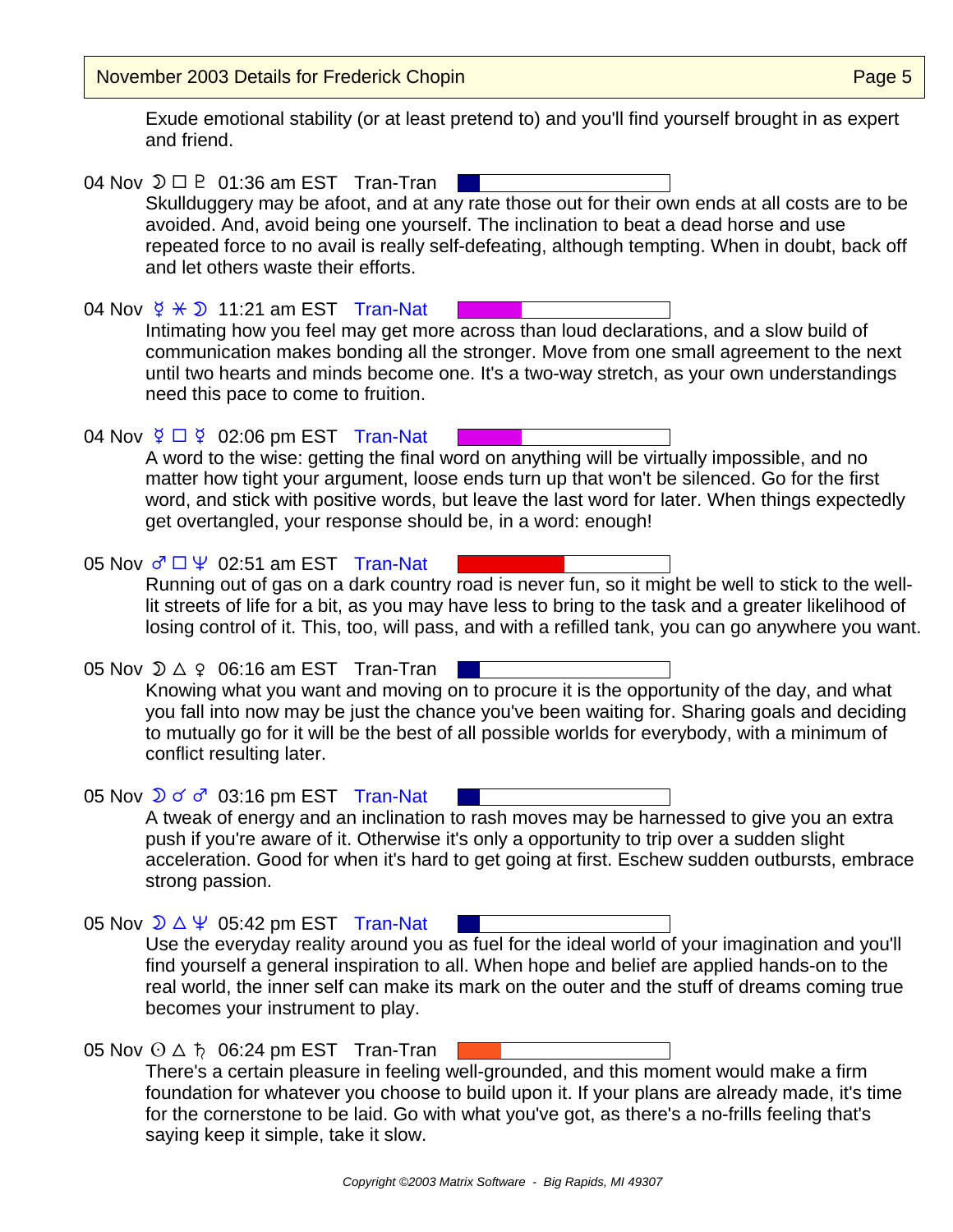| <b>November 2003 Details for Frederick Chopin</b>                                                                                                                                                                                                                                                                                                                                                                | Page 6 |
|------------------------------------------------------------------------------------------------------------------------------------------------------------------------------------------------------------------------------------------------------------------------------------------------------------------------------------------------------------------------------------------------------------------|--------|
| 05 Nov $\mathcal{D} \times \Psi$ 08:33 pm EST Tran-Tran<br>Words may convey a bit more emotional meaning than usual as under-the-radar<br>communication makes inner messages clear. Spiritual deeds are done without a second<br>thought and life as usual has a certain glow. Filling out earlier-imagined schemes pays off and<br>keeping good company comes with ease.                                        |        |
| 06 Nov $\mathfrak{D} \Box$ ħ 01:49 am EST Tran-Tran<br>Sour grapes can be today's flavor, and if you run into something that displeases, just drop it -<br>don't push it past the edge. People are feeling insecure so avoid encouraging any negativity<br>you encounter. New directions are not in order, as they won't go far, so wait just a bit longer to<br>start your engine.                              |        |
| 06 Nov $\mathcal{D} \triangle \hbar$ 05:13 am EST Tran-Nat<br>If you follow well-marked roads your trip will be shorter and you won't get lost. Stick to the<br>tried and true, don't experiment for the moment, and you'll find support from elements that<br>might otherwise pull away. Don't rock the boat and the boat will get you where you want to go.<br>Traditional wisdom supports you, believe in it. |        |
| 06 Nov $\mathfrak{D} \square \mathfrak{D}$ 11:49 am EST Tran-Nat<br>It may be easy to get into a debate, as there's an edge of contentiousness upon you, but if<br>you do, make it about issues and not personalities. Your first instinct or reaction may need<br>refining, so don't put your bets on the first hand. Patience with yourself and others will reveal<br>what cards to play.                      |        |
| 06 Nov $\mathcal{D} \times \mathcal{G}$ 12:11 pm EST Tran-Nat<br>Putting in a good word on the QT will be better than hollering, and ideas slipped into the<br>conversation will find automatic response and agreement. Low-profile exchanges will<br>snowball into a general consensus if you pursue quiet leadership and follow your intuition.<br>Gentle feelings illuminate the mind.                        |        |
| 06 Nov $\mathcal{D} \triangle P$ 12:26 pm EST Tran-Tran<br>A sure confidence that all will be well whatever happens fills the air, and faith in yourself and<br>others is exactly what will make that come true. A great day for starting things that require<br>sustained confidence and follow-through. Mutual assurance breeds conviction and a platform<br>for all to share.                                 |        |
| 06 Nov $\odot$ $\star$ 4 03:34 pm EST Tran-Tran<br>Modest plans succeed as long as no one rocks the boat, and that's the working formula for<br>now. It's a good time to notice that you can get as far with many small coordinated steps as<br>you can with great leaps forward. Once things are humming, operations take care of<br>themselves and mileage increases.                                          |        |
| 06 Nov $\odot$ o' $\frac{11}{9}$ 08:35 pm EST Tran-Nat<br>A sudden eye-opener can reveal what should have been obvious all along -- but don't act on<br>it too quickly, as you'll give away the fact that you'd missed it. The reasons you did are what<br>can trip you up still, so move, but with your eyes open. Revelations come quickly, applications<br>take time.                                         |        |
| 07 Nov $\sqrt{2}$ o' 4 00:38 am EST Tran-Nat                                                                                                                                                                                                                                                                                                                                                                     |        |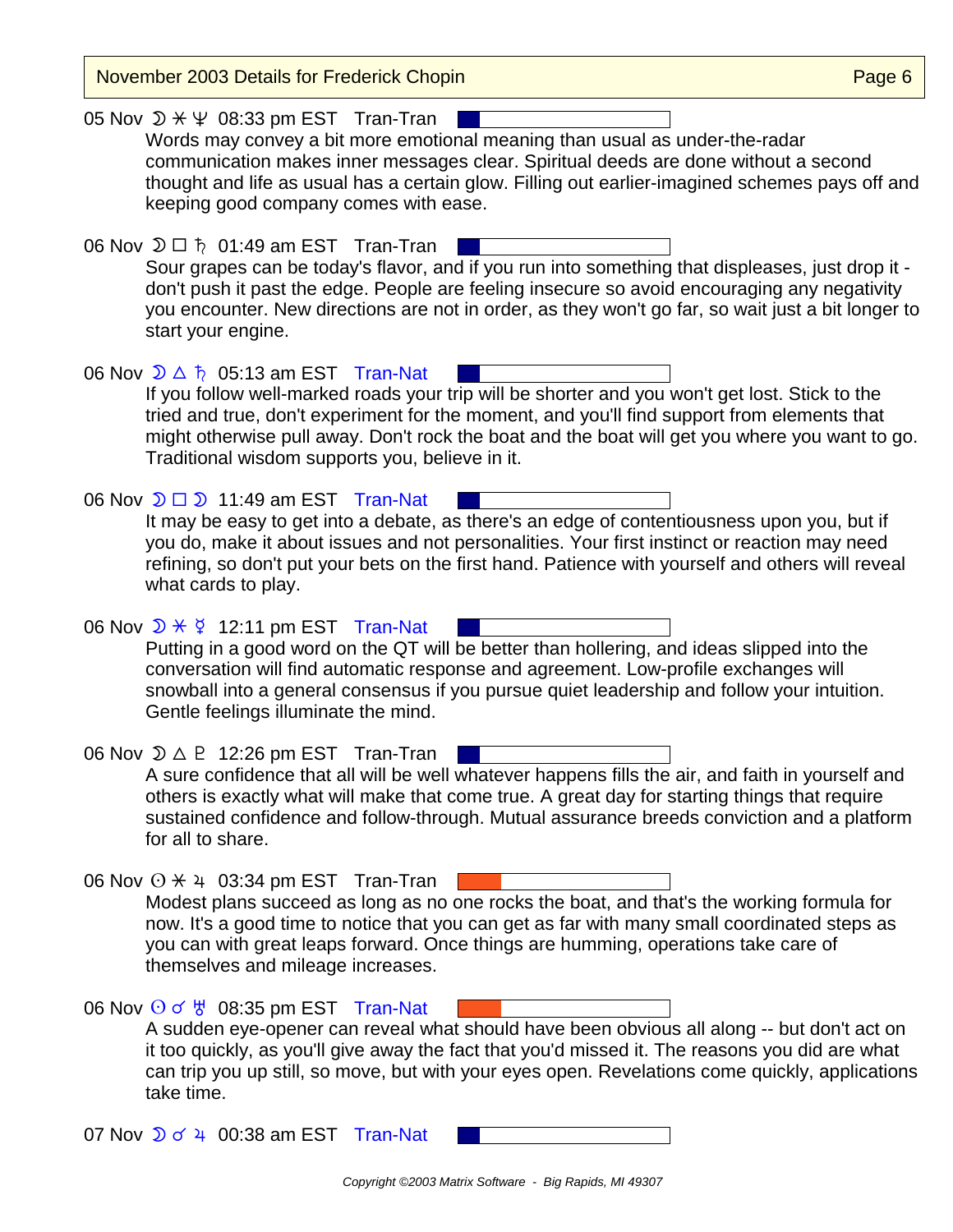November 2003 Details for Frederick Chopin **Page 7** November 2003 Details for Frederick Chopin

Broad scope, general sweep come easier now, leaving details until there's time for them later. If you get the principle of the thing now, you can extrapolate the rest as it develops -- and it's lots easier than doing it the other way around. Feelings swell, emotions rise, for a time the heart grows another size.

07 Nov  $\mathcal{D} \times \mathcal{Y}$  09:16 am EST Tran-Tran A good day for small adventures, but don't push it into weirdness. New tastes and experiences are easy to come upon and once tried may stick with you for a long time. Nothing ventured, nothing gained, but don't sell the farm on a hunch. The environment is volatile but not threatening, sort of a gently bouncy ride.

07 Nov  $\odot$   $\triangle$   $\odot$  09:17 pm EST Tran-Nat Those in your surroundings will conspire to help you get your way if you show perfect confidence that just that is going to happen. The faith of others compounds your own sure will, sweeping obstacles from your path because you expect them to retreat. Power thought enables power action, without having to exercise force.

08 Nov  $4 \times 7$  00:39 am EST Tran-Nat This is a good time to introduce new ideas and concepts into an already ongoing situation ideas that spontaneously come from within. It is a time when your own inventiveness may be mined with some regularity, when you may call on the Muse rather than waiting for her to call on you. Invest it wisely.

08 Nov  $\sqrt{D}$   $\angle$   $\varphi$  01:42 am EST Tran-Nat Small signals under the table will get you everything you need without rocking the boat. A wise wink and a knowing glance will put you on the road to satisfaction when a direct request might get you put off. Implied understandings and understood arrangements are the tools of the moment for accrued payoffs.

- 08 Nov  $\frac{1}{2}$   $\frac{1}{2}$  05:05 am EST Tran-Tran Uranus Stationary in 06th House (Direct)
- 08 Nov  $\mathcal{D} \times \sigma^r$  08:24 am EST Tran-Tran A firm, easy gait marks the day if you let the energy around you carry you along without questioning it too much. That will be the general spirit of things, and if you join in it can get you into situations with staying power that do not need extra energy to sustain long-term. Let the general pace set yours.
- 08 Nov  $\mathfrak{D} \square \Psi$  08:37 am EST Tran-Tran Mirages may pop up at any time, even if you're not in the desert. Feelings and internal visions can get muddled, and emotional miscommunication either unintended or on purpose may get in the way. Misentanglements can snowball, so be ready to cut loose and try again later. Avoid long-term commitments.

| 08 Nov $\mathcal{D} \times \mathcal{O}$ 08:38 am EST Tran-Nat                               |
|---------------------------------------------------------------------------------------------|
| Compatible forces surround you and it pays not to make waves but welcome the help and       |
| share the wealth. Diplomacy and consideration will get you everywhere, so be on your best   |
| behavior and you'll be in like Flynn. Small, multiple moves are favored over big leaps, but |
| they mount up and you go just as far.                                                       |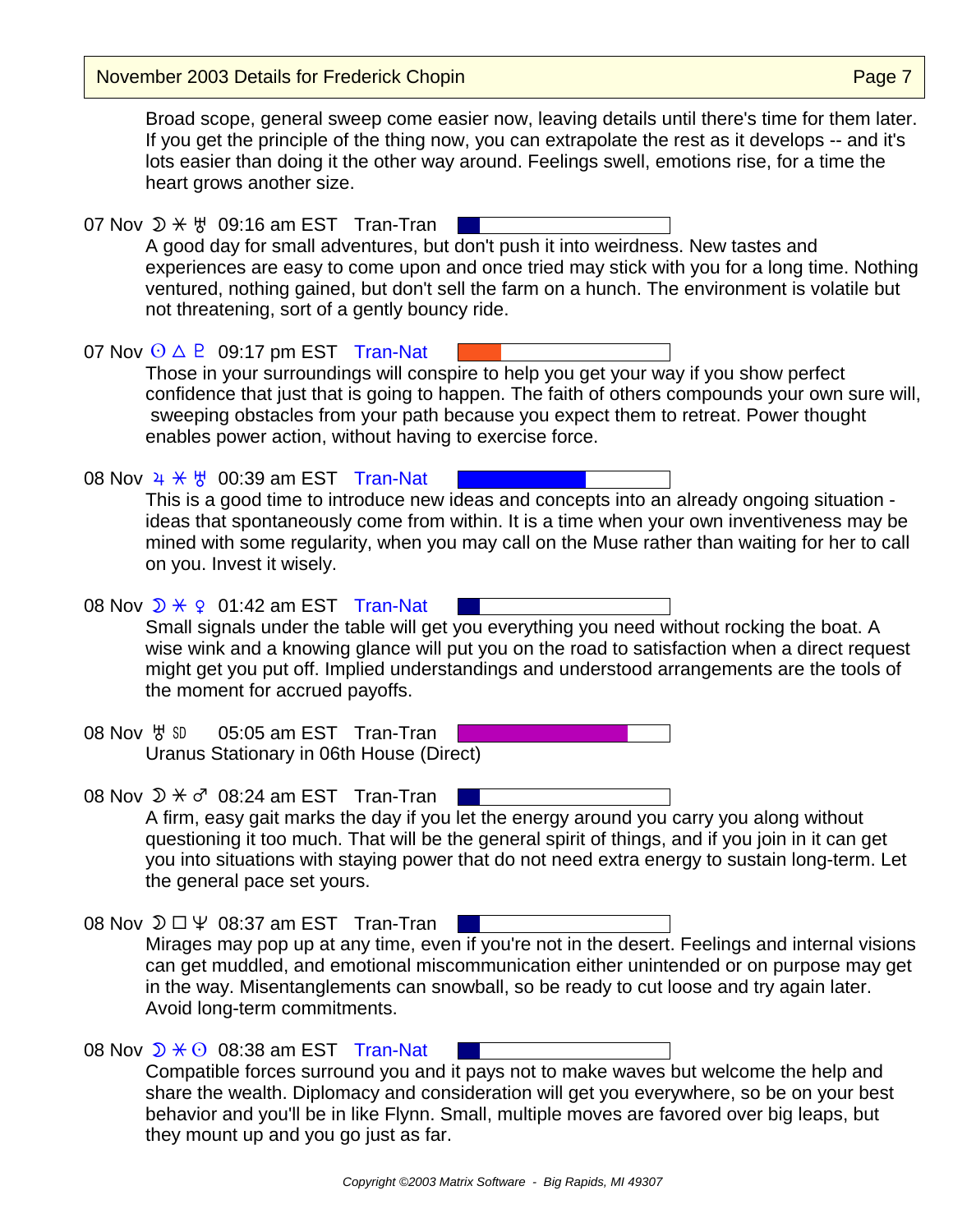November 2003 Details for Frederick Chopin **Page 19th Chopin** Page 8 08 Nov  $9 \square 9$  08:57 am EST Tran-Nat More can be less if you're stuck on one restaurant looking for the perfect dish. Conversely, feeding the demands of those stuck on you can be a drain with no satisfaction for either party. Don't insist on perfection, just enjoy the good on life's plate and leave the rest. Overindulging does not satisfy, it only makes you fat. 08 Nov  $\mathcal{D} \times \mathfrak{h}$  01:51 pm EST Tran-Tran | The general air today is, let's say, overcast but not unpleasant. Take advantage of the relatively stable but cool emotional environment to mend fences, solidify old friendships, give a pat on the back. Faint praise is probably sufficient as going overboard looks suspect. Err on the safe side, others will do the same. 08 Nov  $\sigma \propto \Theta$  03:16 pm EST Tran-Nat Overall energy, positive assertiveness rise for a few days and may make up for other low points. Where it's a mix with highs, be careful not to overdo or strain yourself, as the letdown later may leave you more drained than you had anticipated. You're turbocharged from the inside, so don't blow out your muffler. 08 Nov  $\sum c^0$   $\frac{11}{6}$  04:12 pm EST Tran-Nat Occasional outbursts can get your startle reflex going and you may feel a bit jumpy for no particular reason. Welcome or unwelcome, surprises could be around the corner so perk up your ears and give a listen so you won't get taken by the lee. Those footsteps you hear might herald welcome aid or annoying trouble. 08 Nov  $\mathfrak{D} \triangle 4$  04:24 pm EST Tran-Tran Emotional tides are strong and upbeat and all you have to do is ride them as if you were born to sail. Foundations laid today will be firm and supportive and continue to evolve that way. Feelings of friendship abound and it's easy to see the good side of anyone - just remember there may be other sides, too. 08 Nov  $\mathcal{D} \times \mathsf{P}$  06:17 pm EST Tran-Nat If you trust your instincts, they will not fail you. Don't bet the farm, but small risks taken with confidence pay off, and one success leads to another. Fortune unfolds one moment at a time, and with patience builds an ediface of felicity. You can be lucky without having to trust in luck. 08 Nov  $\mathfrak{D} \circ \mathfrak{O}$  08:14 pm EST Tran-Tran Full Moon in 09th House Think big, stretch the imagination, push the envelope of your beliefs and feelings - this Full Moon has the potential to be an eye-opener. The energy is in the air to expand your window on the world, especially where it has been an ongoing operation already in the works. The heady feeling of suddenly having put it all together can have you wondering now what to do with it all, but that will take care of itself down the line. Look for good news on the legal front, as things wrap themselves up and come to a conclusion, but don't count your chickens yet, as it's easy to overestimate right now. Main issues can get resolved now, as all parties are willing to go an extra mile to agree in principle, if not on the details. 08 Nov  $9 \triangle 7$  10:43 pm EST Tran-Nat The dance is underway and for the moment, you lead, others follow in pursuit. Strut your stuff and don't stand still, because it's your motion that's getting the attention. You needn't strain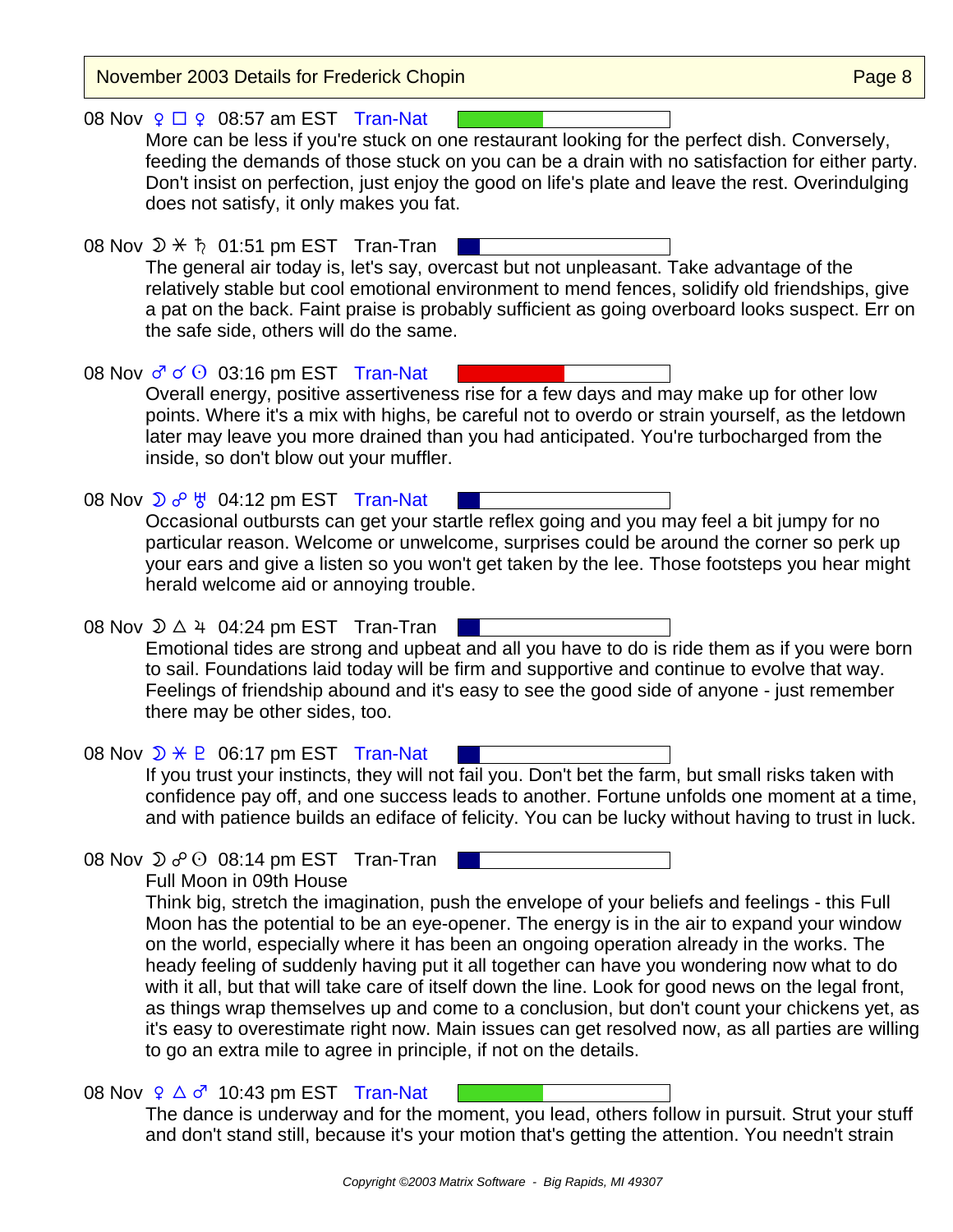November 2003 Details for Frederick Chopin **Page 19th Chopin** Page 9

yourself - in fact, its your fluidity and grace that makes you a magnet. Just move with the music, swing your partner with abandon.

09 Nov  $\mathcal{D} \triangle \mathcal{D}$  00:11 am EST Tran-Nat The Moon's got you in tune from morning 'til noon, and into the afternoon. Intuition is on the mark and your reactions fit in with all around. It's easy to agree, and most will if you let them, so spread as much good will around as possible. Agreement now will be a benchmark for cooperation down the road. 09 Nov  $\mathfrak{D} \square \nsubseteq$  00:33 am EST Tran-Nat Disputes between the head and the heart can raise issues that consume a lot of time but don't actually resolve anything. If you can't clarify things quickly, drop the matter for attention later and move on. Resist the impulse to insist - if it won't untwist, just cease and desist. 09 Nov  $\sum \sigma^0 \notin 04:45$  pm EST Tran-Tran and the contract What is said and what is felt may not at all be the same today, so watch out for inner contradictions coming from those around you. Putting pen to paper may mean a rewrite down the line, so be careful what you sign, and intentions and reality may not be on the same page. A better time for winding things up than diving in. 09 Nov  $\mathfrak{D} \square \, \mathfrak{B}$  10:00 pm EST Tran-Tran | Dogfights and catfights may be happening almost anywhere, so make it a point not to join in. Simply agree to disagree and move on, as it's easy to get caught up in pointless rows. Projects and relationships begun now will also tend to fall into disarray, so back off a bit until you can take a second look. 09 Nov  $9 \times 4$  10:41 pm EST Tran-Nat Any yarn you spin will likely attract listeners, and the more mysterious you make it, the more magnetic you will seem. Air your dreams and fantasies and you will likely find participants to fulfil them, or at least share your reveries. Use the illusion - it won't be delusion when you take it to the bank. 10 Nov  $\mathfrak{D} \square$   $\varphi$  02:37 pm EST Tran-Nat Chasing after gain may give you cause to complain, as getting what/whom you want at the desired where and when just leads to one complication after another. You may have to settle for second best or some sort of compromise unless you're willing to wait and do without and see if it all comes together later. 10 Nov  $\mathcal{D} \times \sigma^r$  04:04 pm EST Tran-Nat You are biking with the wind behind you, which gives you that extra smooth power that effortlessly eats up the miles. Keep up the pace without straining so when it's time to take a rest or the wind changes, you'll have the accomplishment you need under your belt. Sustain without strain makes the most gain. 10 Nov  $\mathcal{D} \circ \mathcal{P} \not\subseteq 06:36$  pm EST Tran-Nat Your usual clarity may come only in fits and starts as the inner dream world surfaces occasionally and distracts the mind while inspiring the heart. If you are quick, you can use one state of mind to draw out the other - or they can just trip each other up before either really gets going. See what you can do.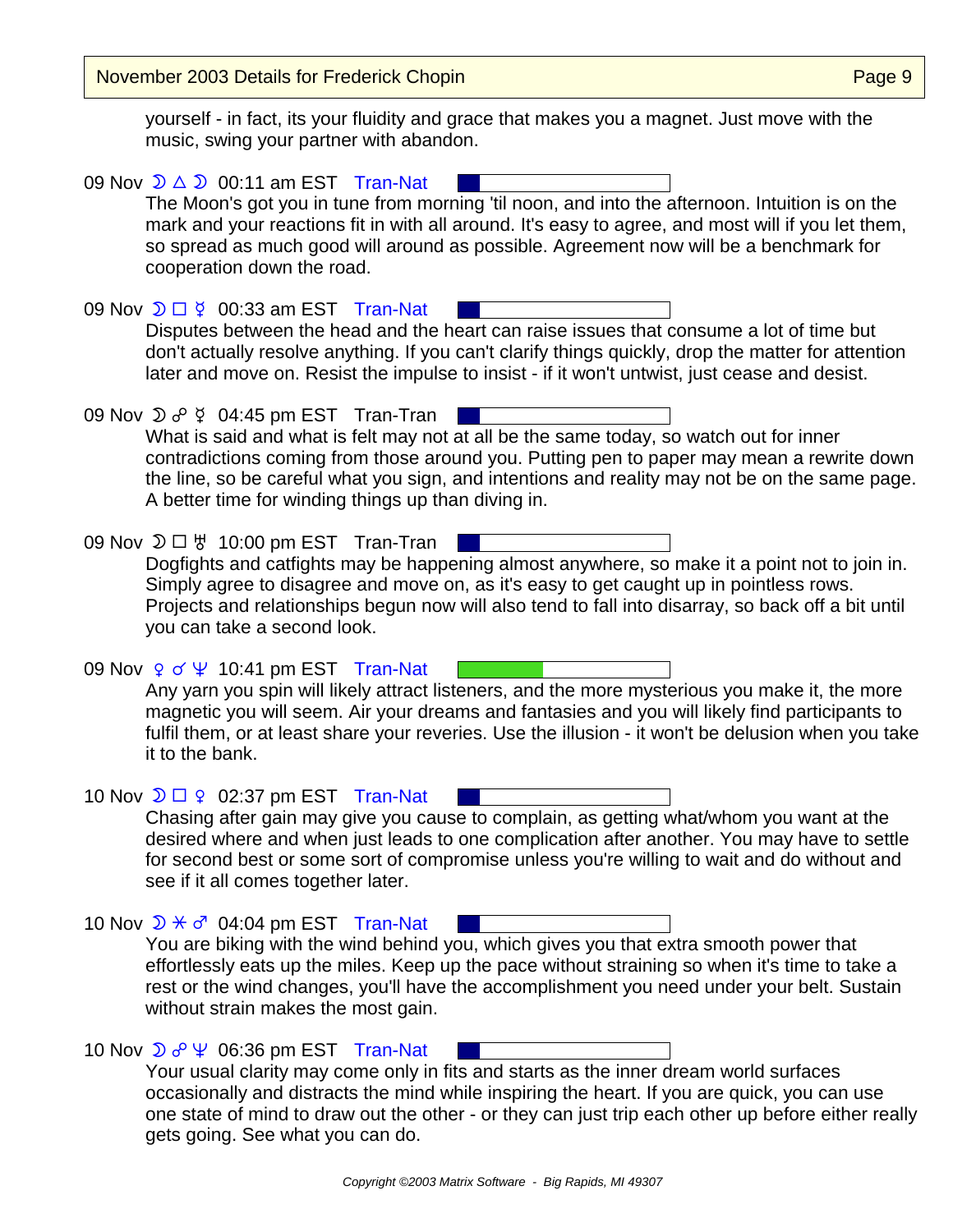| November 2003 Details for Frederick Chopin                                                                                                                                                                                                                                                                                                                                                                               | Page 10 |
|--------------------------------------------------------------------------------------------------------------------------------------------------------------------------------------------------------------------------------------------------------------------------------------------------------------------------------------------------------------------------------------------------------------------------|---------|
| 10 Nov $\odot \star \odot 06:53$ pm EST Tran-Nat<br>Emotional tete-a-tetes are just right for tea time, and sympathy abounds when you leave<br>things unsaid and just go with the feeling. The small things in life give much support and<br>pleasure, and savoring them costs little while giving and receiving quiet joys. Often it is what<br>you overlook that holds you up.                                         |         |
| 10 Nov $\mathfrak{D}$ $\sigma^0$ $\varphi$ 08:57 pm EST Tran-Tran<br>Feelings and desires may tug and roil around you and trying to cut an even balance may be a<br>challenge. Today's beginnings may mature into tomorrow's turmoils, so don't fly off the handle<br>and don't jump into something you're not sure of. Let the waters settle until tomorrow, then<br>decide on it.                                      |         |
| 10 Nov $\sqrt{2}$ of Mc 09:30 pm EST Tran-Nat<br>A really good time of the month to start working on getting noticed, as it will be happening of<br>itself from afar. Good words about you are getting around that will work their way directly into<br>your life next week, so help them out where you can. Put your wares out where people can<br>see them, and they'll snap you up.                                   |         |
| 10 Nov $\mathfrak{D} \square$ 09:36 pm EST Tran-Nat<br>All things are not as in tune as they might be, but resolution and progress are possible<br>through mutual recognition and compromise. Impact priorities and be ready to give on small<br>points in order to gain on the large ones. Competition can be strong, but it make you stronger,<br>and this is where you earn respect and trust.                        |         |
| 10 Nov $\mathcal{D} \triangle \Psi$ 09:38 pm EST Tran-Tran<br>It's a good day for getting across those hard-to-express feelings without actually having to put<br>them into words. Intuitive antennae are up today and everyone's getting good reception.<br>Projects that involved instinct or imagination are favored, time to go with your gut level<br>guidelines.                                                   |         |
| 10 Nov $\odot$ $\Box$ ¥ 11:11 pm EST Tran-Nat<br>Pushing plans to fruition may not get you there at all, and there's no point in slowing the<br>general rate of progress just to make a point. Good enough is sufficient - when you're that far,<br>move on to the next challenge. Details fought over now will iron themselves out later, so don't<br>waste too much effort on them.                                    |         |
| 10 Nov $\mathfrak{D} \square \sigma^r$ 11:42 pm EST Tran-Tran<br>Feelings and actions at cross-purposes make this day's blank slate one that you might not<br>want to write much on, but just write it off. Under any circumstances, don't be hasty, and try<br>not to repeat yourself too many times because you didn't hit the mark with the first shot.<br>Accept uncertainty, and certainty will arrive soon enough. |         |
| 11 Nov $9\degree$ Mc 02:14 am EST Tran-Nat<br>A beautiful home reflects a beautiful heart, so set your heart to making your home your<br>palace. Turn your mind from outer business affairs to your inner self and refresh your<br>wellsprings with a little special attention. To rise to great heights, you need your feet on solid<br>ground, so tend to your foundations. E                                          |         |
| <b>^K VE MC TRI</b>                                                                                                                                                                                                                                                                                                                                                                                                      |         |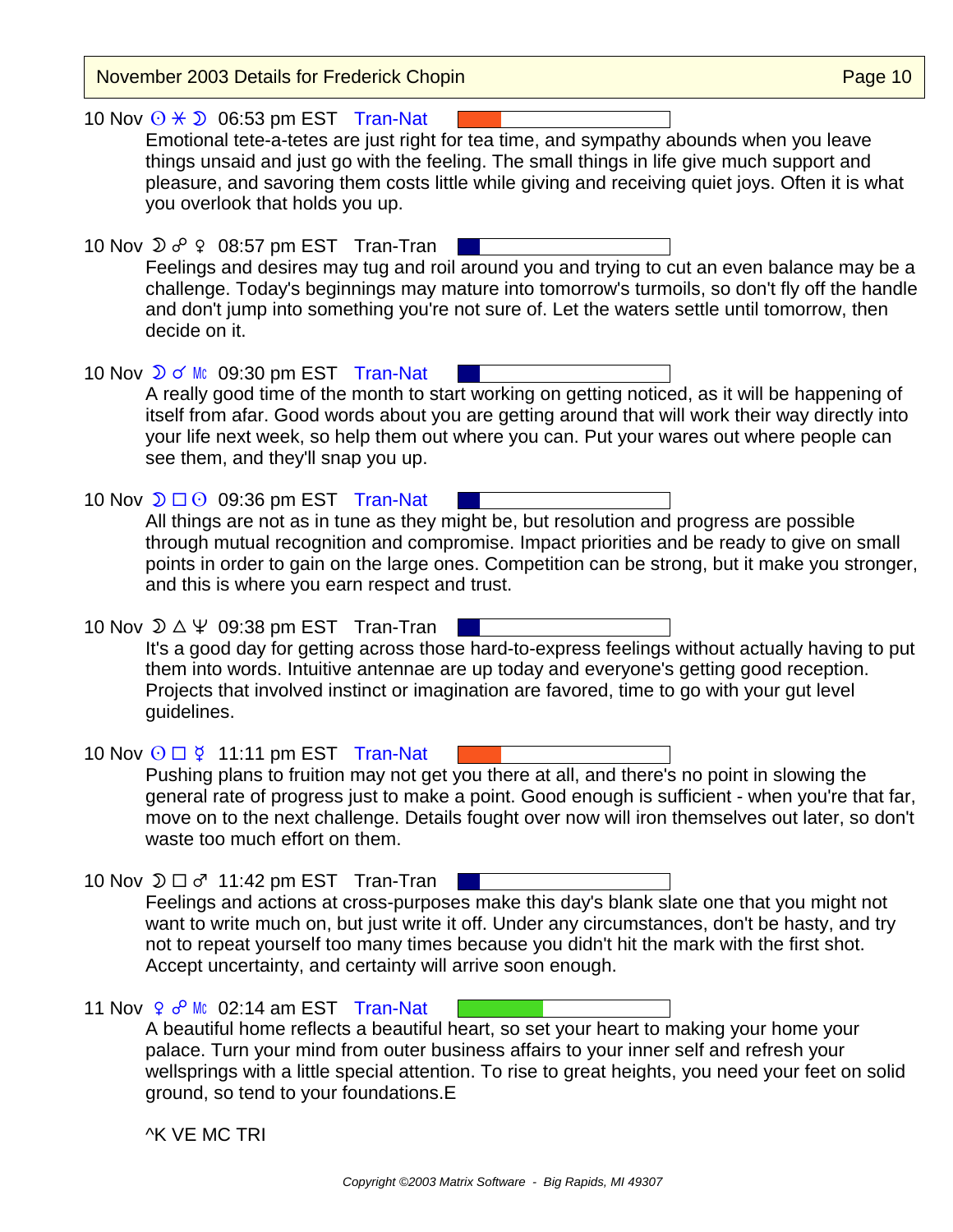## ^T

Fortune smiles on health and wealth, but a little elbow grease to help it along will double your dividends. Take a free ride when it's offered, but be willing to do your part to make it easier for all. It will do your reputation good to be known as someone who remembers who helped when times were harder.

11 Nov  $\sqrt{2}$   $\Box$   $\odot$  03:14 am EST Tran-Nat You can't always get what you want, and others can't always get what they want from you, so don't beat yourself up trying to please. Give of yourself, but don't give in to repeating demands when you've done your best. Consider your own necessities before you give in to those who hunger too much. 11 Nov  $9 \times \Psi$  03:31 am EST Tran-Tran Good taste is everything and it's at its most real when you don't even notice it. What feels right, is, and there's no need to question it right now. Enjoy the drink that's already been brewed and you'll find it suits you more than you ever imagined as the rest of the world is in a tasting mood, too. 11 Nov  $\mathfrak{D} \square 4$  06:10 am EST Tran-Tran It's easy for everyone to get too wound up in their feelings and you could find yourself chasing your tail in circles until you fall down. Even if you think you've got a big one on the hook, cut your line if it takes too long to reel him in. Diminishing returns can tire everyone out, turn hope to disappointment, so avoid them. 11 Nov  $\mathcal{D} \circ \mathcal{P}$   $\hbar$  06:27 am EST Tran-Nat Sporadic slowdowns and roadblocks may interfere with your timetable but not your final destination. Mark the shoals as you work your way around them so they won't trip you up the next time. When you know your limitations, the course becomes clearer - take it as a lesson and don't cry over spilt milk. 11 Nov  $\mathcal{D} \Box$   $\mathsf{P}$  07:18 am EST Tran-Nat It can seem too easy to simply push your way through, but right now you'll find that can be a losing strategy, as the more you shove, the more resistance you get, from changing directions. It's not paranoia, but it's not really a plot, either. Just back off and the whole problem vanishes. Take another route. 11 Nov  $\zeta \Box \, \zeta$  09:05 am EST Tran-Tran Squabbles about pet concepts and particulars can get in the way of clarity and progress. Chasing down specifics can be more like chasing your tail. If at first you don't succeed, don't try, try again - just take a break and look at it later. Harsh words happen, but it's only the heat of the moment, so forgive. 11 Nov  $\mathcal{D} \triangle \nsubseteq$  01:35 pm EST Tran-Nat Head and heart go hand in hand and workable solutions are available that feel as good as they work. You can put emotions into phrases that hit the mark and get your message across in more than just words. Multilevel thinking enables you to see all sides of the issue and be a friend and helpmate to all concerned.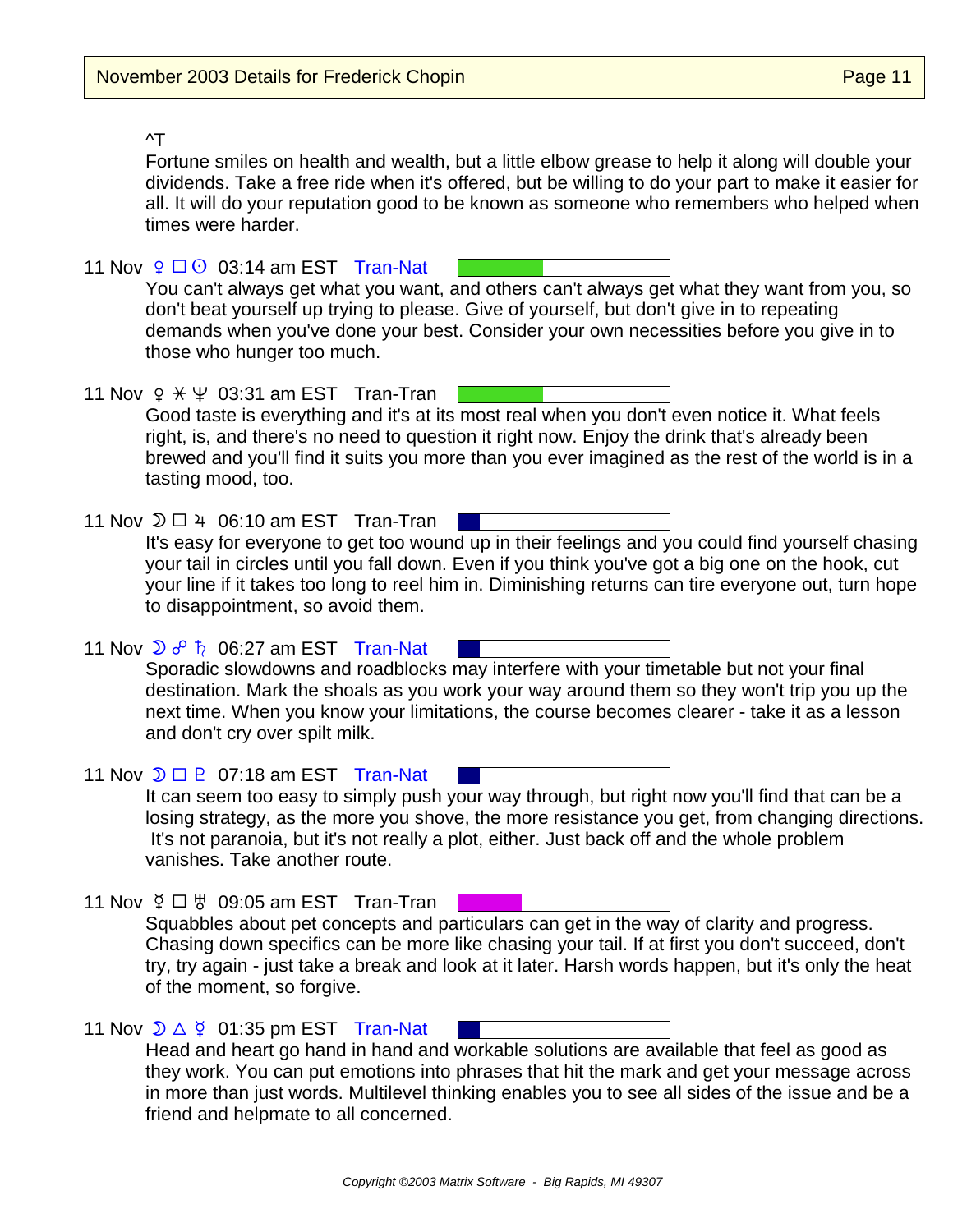November 2003 Details for Frederick Chopin **Page 12** November 2003 Details for Frederick Chopin 11 Nov  $\mathcal{D} \circ \mathcal{P}$   $\mathcal{D}$  02:10 pm EST Tran-Tran Stop-and-go feelings make headway a tough go, with breakthroughs only after a mighty push. Although it's in the air, it's not necessary. When it's time to push, just don't. Wait, and the barrier will go away. Nevertheless, it's not an uninterrupted journey, but nothing a little patience will not see you through. 12 Nov  $\sqrt{2}$   $\div$  4 02:14 am EST Tran-Nat Subtle feelings and intangible but reliable intuition allow increasing buildup of emotional communication, as plans come ever closer to realization. Slow and easy swings you along at just the right pace, and there's no hurry to completion, which will come in its own time. Enjoy the journey. 12 Nov  $\frac{6}{5}$  of  $\frac{3}{5}$  02:19 am EST Tran-Tran | A time of expanding your mental horizons is at hand. Religion, philosophy, law, and education are some of the things that may have special importance for you now. Being in touch with faraway people and places satisfies an intellectual yearning - curiosity will take you anywhere and maybe everywhere. 12 Nov  $4 \Box \hbar$  05:17 am EST Tran-Nat Avoid the temptation to sweep out the old and ring in the somewhat untested new. It could be a detriment to both. It would be better to take some extra time to find a comfortable place for both and move on with double opportunity and protection. Where there is conflict, let it resolve itself. 12 Nov  $\mathcal{D} \triangle \forall$  10:58 am EST Tran-Tran This is a great day for bounding into unexplored territory, and you will find others are doing the same. Inventiveness and originality are favored, as are projects and personal involvements which partake of them. If you haven't tried it, now's the time, whatever "it" may be. Open your eyes, listen up, try a taste. 12 Nov  $9 \Box 6$ <sup>n</sup> 12:27 pm EST Tran-Tran  $\Box$ Try, try again and you may wonder why you did. Sometimes an object of desire eludes the chase and constant and repeated forays tangle things even more. You may have to call it perfecting your technique, and that may be the long and short of it. Anyone can have an off day, one that holds lessons for tomorrow. 13 Nov  $\mathcal{D} \triangle \varphi$  03:23 am EST Tran-Nat Ask and you shall receive. 'Tis the season, while it lasts (for a day or so), so if you want it, go for it. Part of it is about intuitively knowing just what to ask for, what's really available, and who's in the mood for giving. Go with your feelings and you'll be surprised at what's out there at your command. 13 Nov  $\mathcal{D} \square \sigma^r$  04:49 am EST Tran-Nat If you find yourself being pushed into situations that tax your limits, make sure they're worth the energy you expend. Repetitive stress injury, so to speak, is something you want to avoid, so do enough to get the job done to spec and no more. The price of perfection may be dislocation elsewhere, so don't overdo it. 13 Nov  $\mathcal{D} \triangle$   $\Theta$  10:16 am EST Tran-Nat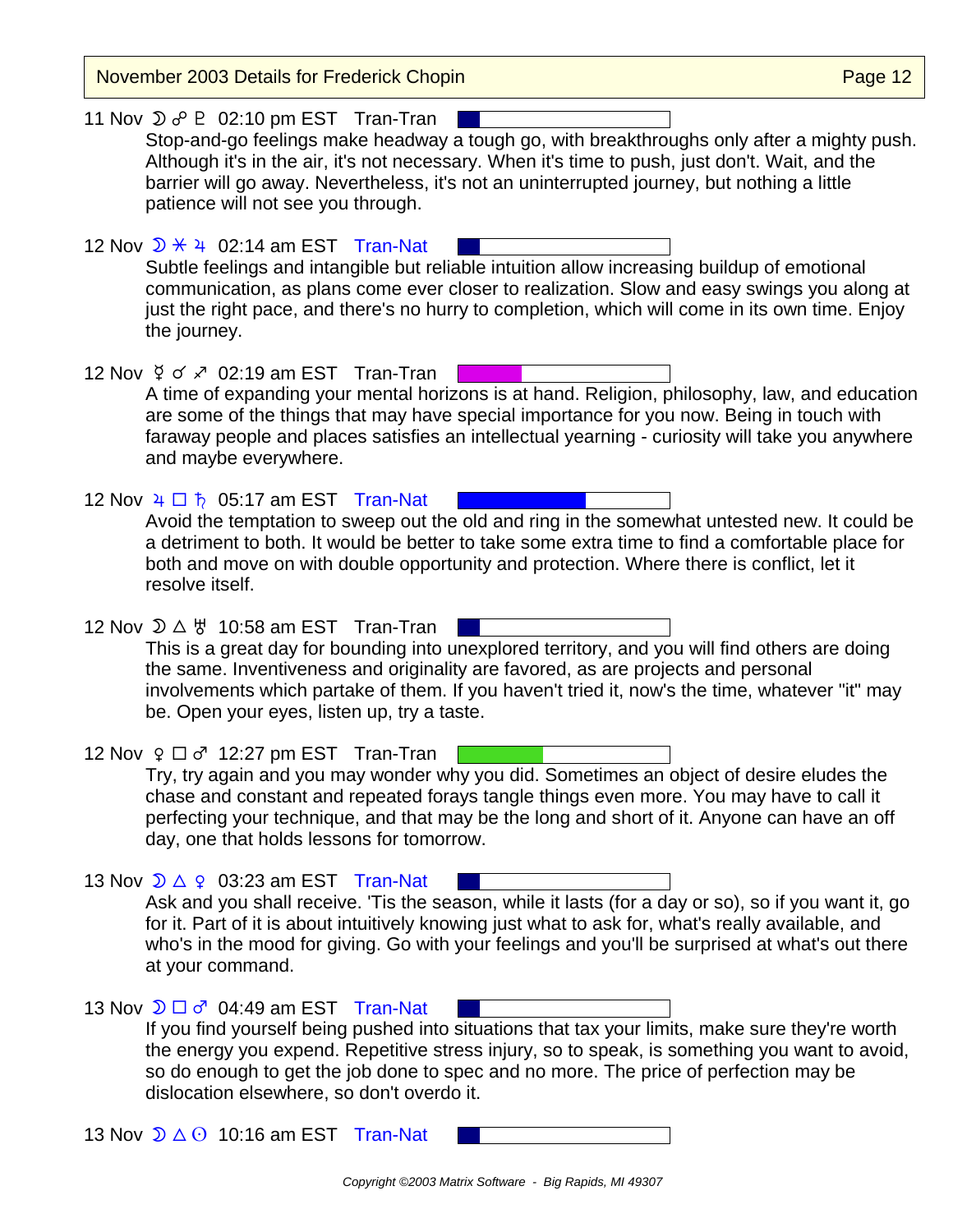November 2003 Details for Frederick Chopin

The Moon is in your element, and so are you. Like minds and hearts gravitate in your direction and together you could rule the world, or ought to. Use this smooth energy to make big strides, conquer new ground so you'll be in ever better position when the situation is less ideal. Make time.

13 Nov  $\mathcal{D} \triangle \sigma^r$  02:42 pm EST Tran-Tran | Today has strength and energy written all over it - good time for a power breakfast, lunch, or dinner and getting down to brass tacks on deals you want to see really pick up speed. Or, for just getting out there and getting physical. A strong stride established today will take you all the way to the finish line.

13 Nov  $\mathfrak{D} \circ \mathfrak{h}$  03:06 pm EST Tran-Tran The emotional waters are a bit on the cool side today and if you encounter the cold shoulder, don't be surprised. Put a toe in the water before you jump in or you might run into the big chill. People taking themselves too seriously abound, so try not to be one of them. Take it all with a grain of salt instead.

13 Nov  $\mathcal{D} \triangle \forall$  05:43 pm EST Tran-Nat Taking the unbeaten path can net you a short cut that saves time and money, so think your way out of the box and don't be afraid to take an original leap. If you keep your feet on the ground, you can be like a lightning rod for new ideas that will go to the bank with your name on them. It's that 10% inspiration time, sublet the 90% perspiration to someone else.

13 Nov  $\mathcal{D} \times 4$  07:23 pm EST Tran-Tran | Good feelings may be taken for granted today, so you might go out of your way to appreciate them. Positive elements today are the little things in life, so invest in the small for the long haul and you'll be sure of a return. Look to get dividends, not a big turnover, and you'll be right in the flow as they grow.

13 Nov  $\mathcal{D} \triangle \mathsf{P}$  07:46 pm EST Tran-Nat There's a feeling that the Force is with you, and if you will lay back and let circumstances float your boat, it most certainly is. Simply will away obstacles and they will crumble in your path, envision what you need and it will appear for you right on time. Have faith, and you will have had reason to.

14 Nov ♂ △ 为 00:28 am EST Tran-Tran Long, easy strides eat up the miles once you establish a pace that doesn't overtax and won't wind you. You don't have to do the speed limit to get there first, just don't make a lot of rest stops. That's the general outlook now, so roll with it. Beginnings now have a long and steady road ahead of them.

14 Nov  $\sum$   $o^{\circ}$   $\sum$  01:33 am EST Tran-Nat This internal full Moon makes you best inclined to gather in the fruits of the last couple of weeks and make the best of the harvest. Projects should have most input by now and be winding toward completion, filling in of details for next two weeks. The crop is out, now it's time to start tending to the harvest.

14 Nov  $\frac{1}{4}$  o' Asc 02:10 am EST Tran-Nat Big boost in energy and confidence, like a shot in the arm. Similar effect on body, however,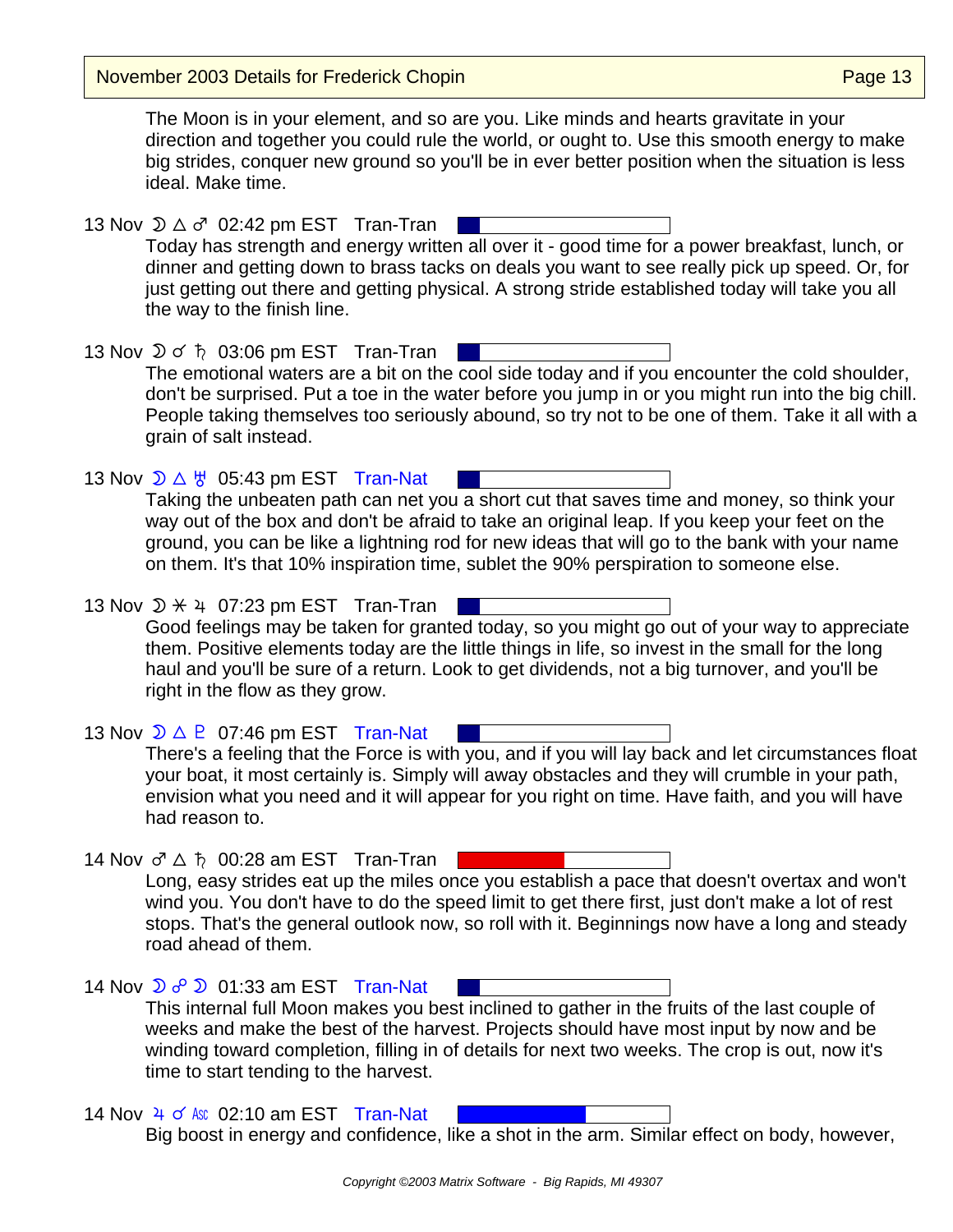November 2003 Details for Frederick Chopin **Page 14** November 2003 Details for Frederick Chopin

so look out for raised blood pressure, explosive emotions, things that happen from just too much going on. Be willing to take a rest when needed and this is a super fine time and egoreinforcer par excellence!

14 Nov  $\mathfrak{D} \triangle \Theta$  08:40 am EST Tran-Tran Today's accomplishments have a confident feel where what you do matches what you feel and results down the line will move well accordingly. Contacts made now will serve you well and you won't have to look back with suspicion or regret. If it feels right, it probably is, so put your best foot forward and follow through.

14 Nov  $\mathfrak{D} \square 4$  02:14 pm EST Tran-Nat Resist the temptation to overdo, physically or emotionally, to the point of diminishing returns. It's easy to trip wearing seven-league boots, so if you're not steady on the first step or two, downsize or wait to proceed until you've got your balance. Your initial take will require refinement, so don't expect to score with your first shot.

14 Nov  $9 \circ b$  03:12 pm EST Tran-Nat Your reliability is your calling card for the moment, so put your CV on display smoothed out to reveal steady progress, predictable movement. Show you're a person that can be counted on, and you'll be counted in. The tried and true inspires confidence, and track record means more than inspired planning, at least for the moment.

14 Nov  $9 \Box 4$  10:35 pm EST Tran-Tran An inclination to overdo beyond diminishing returns is fueled by the desire to get things just right. One more added touch, just another taste, try it once again, until satisfaction goes out the window. Sometimes less really is more, even if it doesn't seem like it, so backing off may save you both time and money.

14 Nov  $\varphi \Box P$  11:12 pm EST Tran-Nat Don't be goaded into forcing the situation just to have your way. You may be lured into actions you will later regret, even if only because they are a waste of time. If you can't go around it, go under or over it, or just back away. A struggle will get you nowhere and only tire you out. Be like water, not like rock.

15 Nov  $4 \text{ } 6^{\circ}$  P 04:16 am EST Tran-Nat You may find that new or unfamiliar situations and ventures have you feeling somewhat out of control or feeling like flying off the handle inside. This is primarily internal and not particularly related to the reality of the events concerned. That knowledge may be cold comfort, but a help.

15 Nov  $\mathcal{D} \triangle \n\mathcal{V}$  10:43 am EST Tran-Tran Today is a good time to express your feelings with conviction, knowing that there will be response in kind. Situations that arise now will have lasting clarity and a quality of selfreinvention as they move along, as head and heart are on the same page and will tend to remain that way.

15 Nov  $\mathcal{D} \triangle \sigma^r$  03:52 pm EST Tran-Nat This is a good time to establish your physical stride at its best, a broad, loping run that eats up the miles of life. Pick a preferred pace that you can live up to, and your energy level will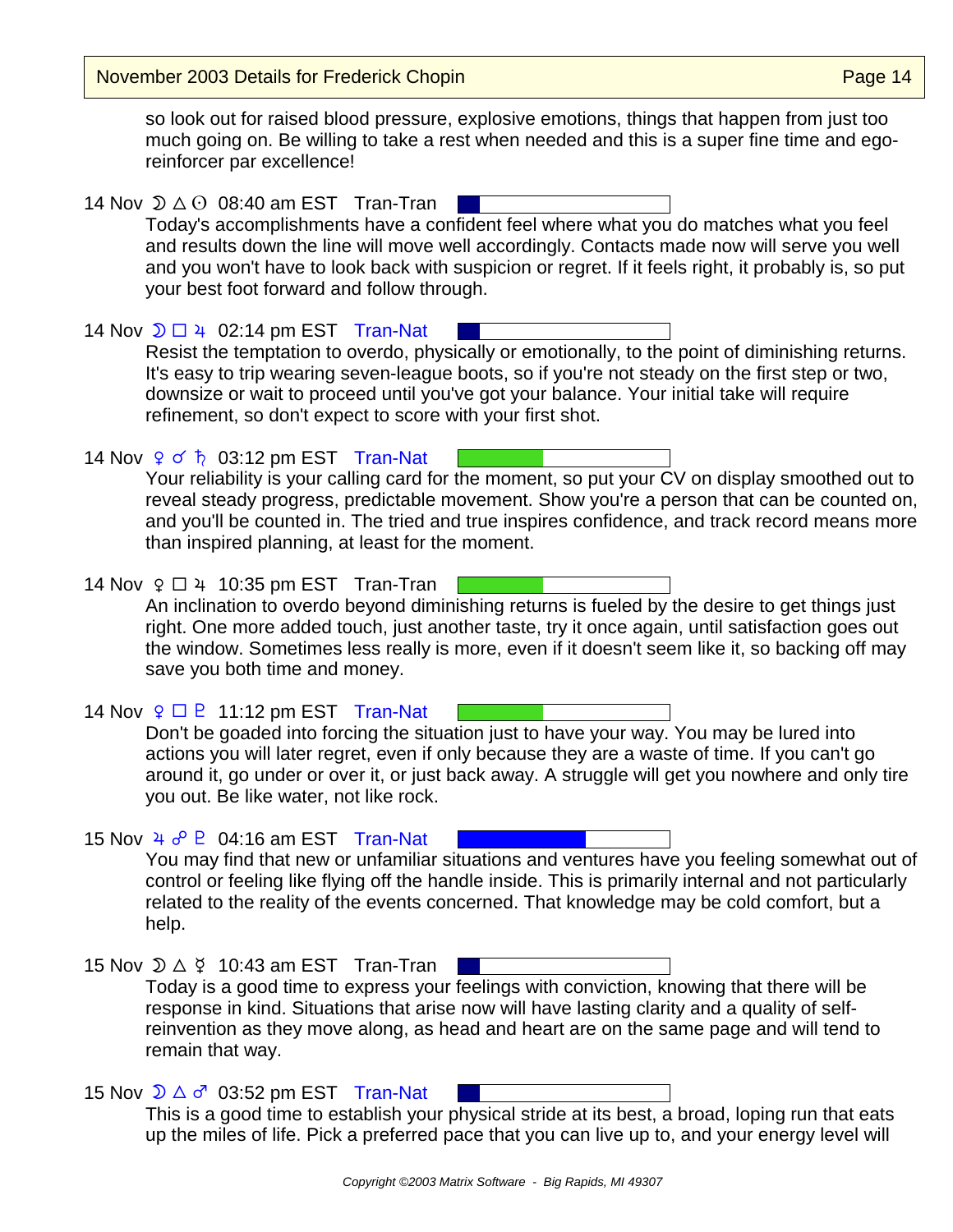November 2003 Details for Frederick Chopin **Page 15** November 2003 Details for Frederick Chopin

actually rise and your accomplishments blossom. Wise, intuitive decisions make you fuel efficient with enerby to burn.

15 Nov  $\mathcal{D} \triangle \Psi$  06:15 pm EST Tran-Nat Use the everyday reality around you as fuel for the ideal world of your imagination and you'll find yourself a general inspiration to all. When hope and belief are applied hands-on to the real world, the inner self can make its mark on the outer and the stuff of dreams coming true becomes your instrument to play. 15 Nov  $\mathfrak{D} \overset{\circ}{\circ} \mathfrak{P}$   $\mathfrak{D}$  09:13 pm EST Tran-Tran As soon as the fog lifts, it's back again, and trying to steer a straight course will be hard for all, so double-check information and go slow to avoid collisions. Misunderstood and/or misstated feelings should be expected, so hurt feelings can be avoided. The ground is soft underfoot, so step cautiously. 16 Nov  $\mathcal{D} \square \, \forall$  04:11 am EST Tran-Nat Riled-up emotions can stir up harsh words, so watch your mouth and think before you speak. It's easy to get into a pointless argument, so when in doubt, agree to disagree if at all possible. Don't let annoying disagreements get your goat - put your patience hat on and do your best to act like a saint. It's something to shoot for, anyway. 16 Nov  $\mathcal{D} \triangle \hbar$  05:21 am EST Tran-Nat If you follow well-marked roads your trip will be shorter and you won't get lost. Stick to the tried and true, don't experiment for the moment, and you'll find support from elements that might otherwise pull away. Don't rock the boat and the boat will get you where you want to go. Traditional wisdom supports you, believe in it. 16 Nov  $\mathfrak{D} \triangle \varphi$  09:30 am EST Tran-Tran | Knowing what you want and moving on to procure it is the opportunity of the day, and what you fall into now may be just the chance you've been waiting for. Sharing goals and deciding to mutually go for it will be the best of all possible worlds for everybody, with a minimum of conflict resulting later. 16 Nov  $\overline{D}$   $\sigma^0$   $\overline{2}$  11:58 am EST Tran-Nat It's a time for counterintuitive solutions, so think out of the box, as that is likely where the answers lie. If it feels right, it's probably not, so don't jump to conclusions based on a hunch. Bat around ideas and feelings back and forth and look at both sides of the issue before you jump to a final conclusion. 16 Nov  $\mathcal{D} \triangle P$  12:51 pm EST Tran-Tran | A sure confidence that all will be well whatever happens fills the air, and faith in yourself and others is exactly what will make that come true. A great day for starting things that require sustained confidence and follow-through. Mutual assurance breeds conviction and a platform for all to share. 16 Nov  $\frac{6}{7}$   $\Box$   $\Omega$  05:53 pm EST Tran-Nat You may want it so bad you can taste it, but figuring out exactly how to get it all can be a knotty problem, indeed. The tendency to be too choosy and too critical of what's presented you can kill the goose that lays the golden egg, so if you can't have your way entirely, have it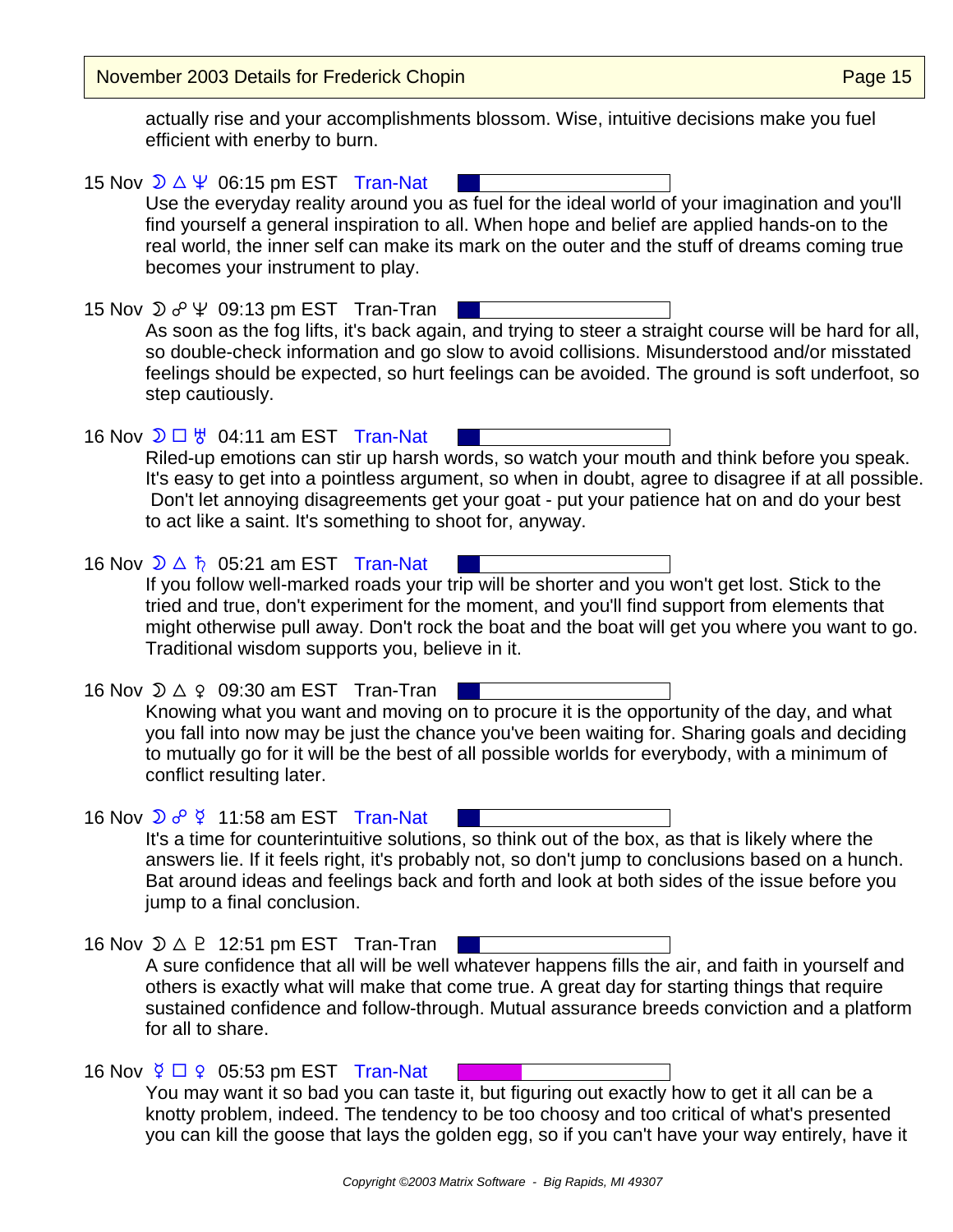| November 2003 Details for Frederick Chopin                                                                                                                                                                                                                                                                                                                                                                                                    | Page 16 |
|-----------------------------------------------------------------------------------------------------------------------------------------------------------------------------------------------------------------------------------------------------------------------------------------------------------------------------------------------------------------------------------------------------------------------------------------------|---------|
| half way and enjoy what's there.                                                                                                                                                                                                                                                                                                                                                                                                              |         |
| 16 Nov $\sigma^2 \triangle \overline{\sigma}$ 08:05 pm EST Tran-Nat<br>You may find your accuracy rising and your hand more steady than ever, especially when<br>pursuing new and original projects or activities. You can place your shots where you choose<br>with strength and follow-through if you simply don't think about it too much and go with where<br>your gut takes you.                                                         |         |
| 16 Nov $\mathfrak{D} \square \odot 11:16$ pm EST Tran-Tran<br>Uncertainty and shifting grounds can mark the day's outcomes and confidence may retreat in<br>the face of a challenge. Confrontation is the wrong game to play, but pulling out entirely is<br>equally unsuitable. Make judicious compromise now and the resulting situation will improve,<br>but don't chase diminishing returns.                                              |         |
| 16 Nov $\sqrt{2}$ $\triangle$ 4 11:39 pm EST Tran-Nat<br>Sometimes you just know it's right and jump into the pool without hesitation. Right now that<br>can put you well ahead of the game, as a good sense of what will work finds something<br>sensible to work with. The general feeling all around is that your plan is the best one, so take<br>advantage and move as far as you can.                                                   |         |
| 17 Nov $\frac{6}{7}$ $\triangle$ $\sigma$ 05:16 am EST Tran-Nat<br>Tracking your efforts and deploying your inner expenditures comes with ease, and you can<br>get extra mileage out of yourself by careful planning. News of how to do this better may be on<br>its way, so listen up for good advice on how to take care of yourself and take care of business<br>at the same time.                                                         |         |
| 17 Nov $\mathfrak{D}$ $o^{\circ}$ $\mathfrak{B}$ 07:40 am EST Tran-Tran<br>Moods swing erratically and otherwise stable situations may suddenly fall apart when you<br>least expect it, so whatever you are doing make sure you have a couple of backup plans just<br>in case. Don't return harshness in kind, as it is only passing and now is not the time to make<br>or take offense. Choppy waters.                                       |         |
| 17 Nov $9 \times 9$ 10:56 am EST Tran-Nat<br>Let out your bright ideas one at a time and you'll always have someone drinking from your<br>trough. Shared small talk tells big tales when you put it all together, so don't bite your tongue.<br>Pleasant conversations are the very stuff of both friendship and prosperity, so if you have<br>something good to say, say it.                                                                 |         |
| 17 Nov $9 \text{ } 6$ P 08:49 pm EST Tran-Tran<br>Compulsive desire is all the rage, and some people are ready to go to any ends to get what<br>they want. Gotta, gotta, have it, whatever the price anyone pays. So, watch out you don't get<br>in between the desirer and the desiree. On the other hand, this is the aspect of unbearably<br>overwhelming passion when put into effect.                                                    |         |
| 17 Nov $\sqrt{2}$ $\sigma^2$ $\sqrt{2}$ 10:27 pm EST Tran-Nat<br>So near, yet so far away. You may find your reach exceeds your grasp, and like King<br>Tantalus, the grapes you seek are just beyond your fingertips. Don't strain yourself stretching,<br>just be content with what's at hand until they move closer, which they will. Just keep a positive<br>attitude, so they won't be sour grapes when they finally fall into your lap. |         |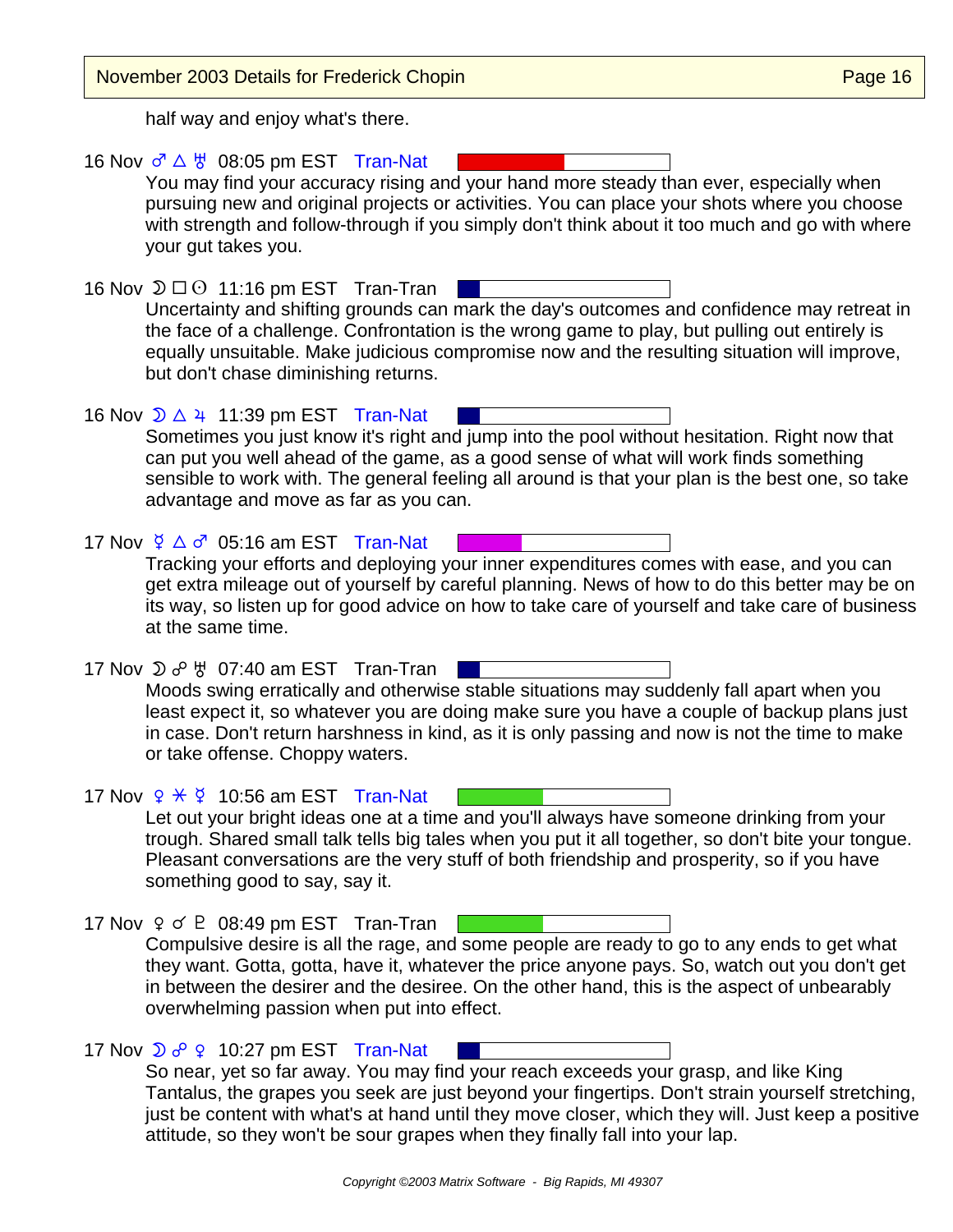November 2003 Details for Frederick Chopin **Page 17** November 2003 Details for Frederick Chopin 18 Nov  $\frac{6}{5}$  of  $\frac{10}{5}$  01:06 am EST Tran-Nat If there is any time to start keeping a journal of your dreams, this is it. Keen insight into the subconscious and the fantasy world lead to creativity and self-understanding. Contemplation can turn spiritual mysteries into words that illuminate and comfort, so listen well and set down what comes to you. 18 Nov  $\mathcal{D} \square \Psi$  01:58 am EST Tran-Nat Illusions and delusions can wear the mask of true inspiration, so thread your way among them to the truth and don't fall for the first fantasy that comes to mind. Possibilities may evaporate as quickly as they appear, and that is for the best - better to let them go than seize on what will not support you. 18 Nov  $\mathfrak{D} \square \nsubseteq 02:05$  am EST Tran-Tran | This is probably a good time for all parties to back off a bit and be sure what looks like a great idea isn't actually a hidden misunderstanding. What feels right may be impractical or misleading, so a second look is in order to avoid having to reposition later. Don't believe all you hear, or all you say. 18 Nov  $\sigma \Box \bar{\uparrow}$  02:58 am EST Tran-Nat You may have to struggle to make headway due to blocking, entrenched elements that won't go away. Constantly returning fire will just use up your ammo, so when you can, sidestep difficulties and come back to them later, when they may have cleared up by themselves. Do as little as necessary, don't waste energy. 18 Nov  $\sum \sigma \odot 04:37$  am EST Tran-Nat This is the time of the lunar month that is closest to the pits. Most likely time to catch cold, get overlooked, find yourself ignored. Energy is low and efforts are more ineffectual than usual - either push twice as hard or take the day off and wait for improvement. You'll be back in style in no time. 18 Nov  $\mathcal{D} \times \mathfrak{h}$  08:37 am EST Tran-Tran | The general air today is, let's say, overcast but not unpleasant. Take advantage of the relatively stable but cool emotional environment to mend fences, solidify old friendships, give a pat on the back. Faint praise is probably sufficient as going overboard looks suspect. Err on the safe side, others will do the same. 18 Nov  $\mathcal{D} \times \mathcal{B}$  11:16 am EST Tran-Nat Small abberations and wanderings from the highway will get you everything, so explore those byways as there may be gold in them thar' hills. Just off the beaten path you'll find the scenic route where you can stake your claim ahead of the pack. In short, it's time to cash in on the mildly unusual - tune into it. 18 Nov  $\mathfrak{D} \square \nightharpoonup 12:21$  pm EST Tran-Nat Don't let negative thinking get you down - criticism for its own sake is a waste of time. Lack of confidence can take the wind out of your sails, so believe in yourself even when others don't. Sail straight and true through the currents of self-doubt and ignore the sometimes jealous remarks of others who would see you give up. 18 Nov  $\mathfrak{D}$   $\sigma$ <sup>0</sup>  $\sigma$  12:42 pm EST Tran-Tran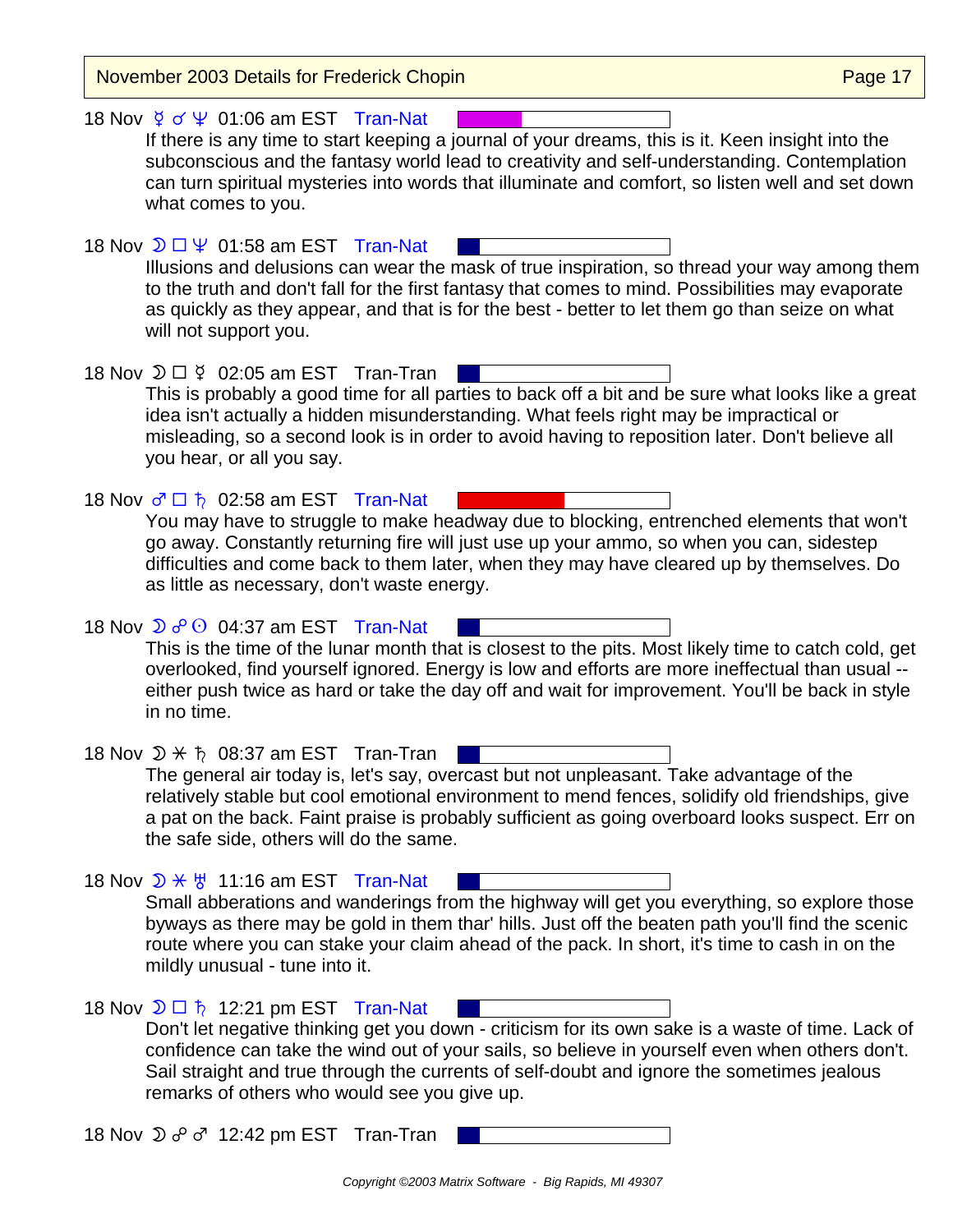November 2003 Details for Frederick Chopin **Page 18** November 2003 Details for Frederick Chopin

See-saw emotions with energies running high make for choppy waters today, so avoid hasty choices or impulse buying. If tempers flare, just don't go there, spare yourself and others the hassle. Commitments made now will tend to partake of this atmosphere, so have the patience to wait a little before moving ahead.

18 Nov  $\mathcal{D}$  of Asc 12:49 pm EST Tran-Nat This is a really good time of the month to get noticed, so get out there and take charge. Things will generally get busier, so reserve extra time on your schedule for unanticipated appointments or prolonged, profitable personal engagements. The spotlight goes on, and you're on stage - perform!

18 Nov  $\mathcal{D}$   $\sigma^0$  P  $\,$  01:05 pm EST Tran-Nat Stop and go traffic is a fact of life, so don't let it get to you. When you just can't push through, wait a bit and things will clear ahead, then take another step. Resistance is brief but strong, so avoid small confrontations that will go away on their own. Turn your radio on, blow off the bumper to bumper.

18 Nov  $\sqrt{2}$  o' 4 01:54 pm EST Tran-Tran | This most fruitful day has the potential to give birth to all kinds of positive ideas and feelings or simply to give birth, literally. Emotions burst out into laughter or song, playfulness abounds, and there can seem like there is no limit to what's out there for you. Take the ball and run with it now and you'll go far.

18 Nov  $\sigma \circ$  Asc 04:04 pm EST Tran-Nat Draw your strength from a partner where you can, as relationships will enliven you as long as you don't allow yourself to be drawn into an argument. In return, be protective and watch the backs of the ones you care for, as they may need it. Shared energy more than doubles your output, and sometimes it's nice to lean on another shoulder.

18 Nov  $\mathcal{D} \triangle \mathcal{D}$  06:13 pm EST Tran-Nat The Moon's got you in tune from morning 'til noon, and into the afternoon. Intuition is on the mark and your reactions fit in with all around. It's easy to agree, and most will if you let them, so spread as much good will around as possible. Agreement now will be a benchmark for cooperation down the road.

18 Nov  $\mathfrak{D} \square \square$  07:30 pm EST Tran-Tran Skullduggery may be afoot, and at any rate those out for their own ends at all costs are to be avoided. And, avoid being one yourself. The inclination to beat a dead horse and use repeated force to no avail is really self-defeating, although tempting. When in doubt, back off and let others waste their efforts.

| 18 Nov $\mathfrak{D} \square$ $\varphi$ 09:41 pm EST Tran-Tran                                     |
|----------------------------------------------------------------------------------------------------|
| Watch out for conflicting goals and energy-wasting diminishing returns today. What may             |
| seem like deceit could be just mixed emotions, or vice versa. Rather than jump into a stewpot,     |
| let it boil a bit and see if it simmers down. When all get more certain of what they want, it will |
| be easier to move in concert together.                                                             |

18 Nov  $\sigma$   $\sigma$   $\sigma$  P 11:30 pm EST Tran-Nat For the moment, it may be easier than usual to be forceful, but just as easily to do it without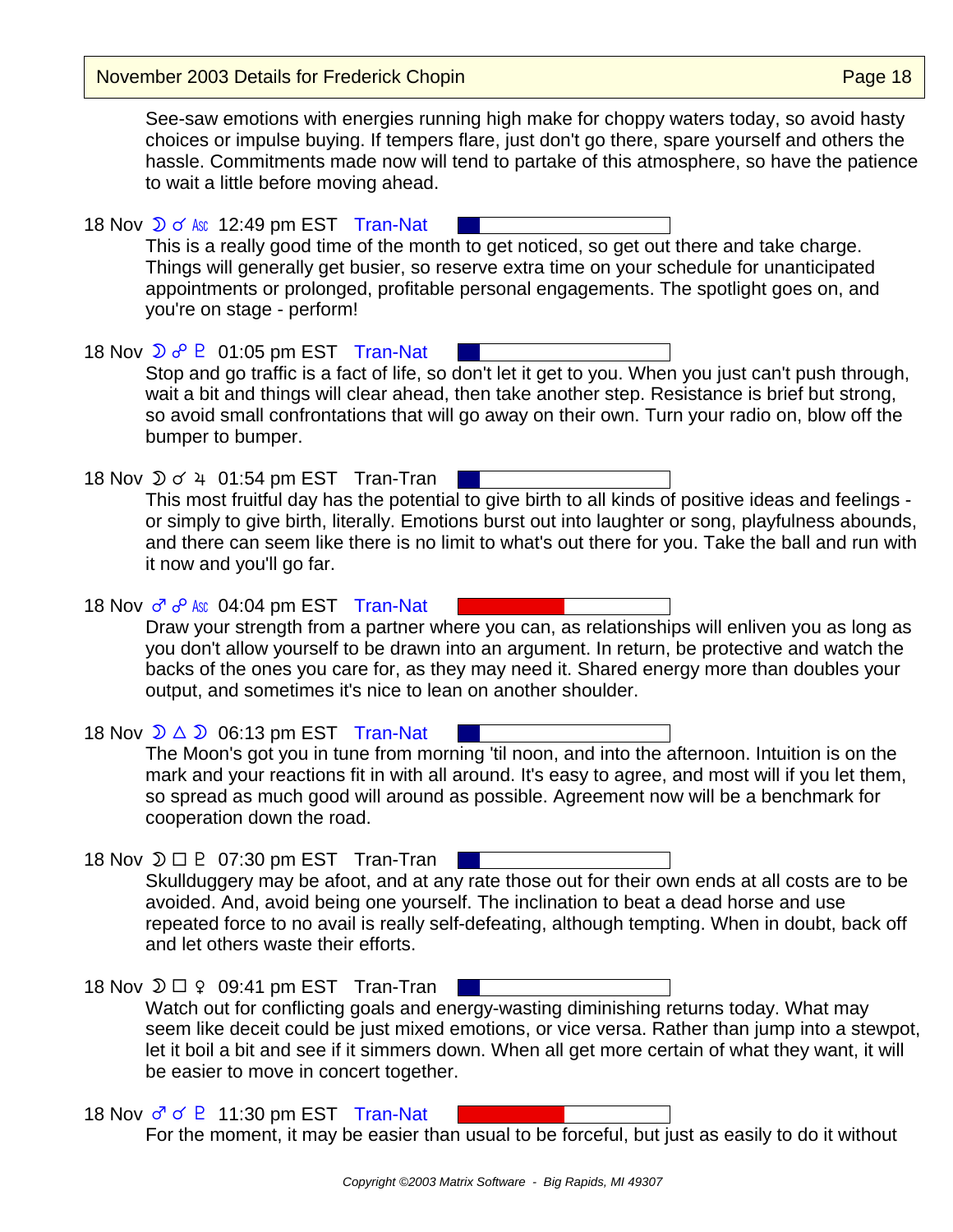November 2003 Details for Frederick Chopin **Page 19** November 2003 Details for Frederick Chopin

regard for the result. The use of force should be dictated by exterior, not interior, circumstances, and they are hard to tell apart right now. Put your action where your faith is, but not in conflict with another's.

18 Nov  $\frac{6}{7}$   $\sigma^0$  Mc 11:59 pm EST Tran-Nat Matters at home bend your ear and take the spotlight away from the outside world. A bright idea or two about making things more comfortable could use your attention, and you might just get inspired doing something as simple as watching TV. Lessons learned in the inner sanctum will apply to the world at large.

19 Nov  $\frac{6}{5}$   $\Box$   $\odot$  00:49 am EST Tran-Nat It may be difficult to communicate your inner message, and sometimes trying to explain it to death just makes it worse. If you can't get yourself heard on one issue, drop it and try another, as carping on about the same subject will just get annoying for everyone. Better to be partly understood and leave it at that.

19 Nov  $\frac{6}{5}$   $\div$   $\frac{4}{5}$  02:44 am EST Tran-Tran  $\Box$ The messages of the spirit are clearest when you are not directly seeking them. So it is now, when wisdom unheralded and unnoticed displays itself around you. A special comfort in the world around comes from knowing its secrets without shouting them. A quiet word and a knowing glance tell all.

19 Nov  $\mathfrak{D} \times \mathfrak{O}$  09:16 am EST Tran-Tran Taking it easy and letting things happen will let opportunities continue to grow that are already underway. Situations beginning now will be cooperative and helpful to you as they progress. A general atmosphere of getting along together prevails and will continue to if you just go with the flow.

20 Nov  $\mathfrak{D}$   $\sigma^0$   $\sigma^7$  03:52 am EST Tran-Nat Resist the temptation to fly off the handle if things take an unexpected turn or your current

effort is suddenly derailed. Change and negotiation will get things back on track, but blowups are harder to heal, so avoid them. Things said in the heat of passion should be about passion itself - keep it that way.

- 20 Nov  $\mathcal{D} \times \Psi$  05:57 am EST Tran-Nat One dream at a time, small hopes compounding to become great expectations, that's the road to finding your gold at the end of the rainbow. All-consuming fantasies have their place, but building possible dreams now can make the impossible one walk right in later. Dream a little dream, for you...
- 20 Nov  $\mathcal{D} \triangle \Psi$  08:39 am EST Tran-Tran It's a good day for getting across those hard-to-express feelings without actually having to put them into words. Intuitive antennae are up today and everyone's getting good reception. Projects that involved instinct or imagination are favored, time to go with your gut level guidelines.
- 20 Nov  $\sigma \circ^2 4$  08:59 am EST Tran-Tran Big plans and the energy to fuel them may not always be in the same place and the same time, so despite enthusiasm, progress may be stop and go, like a car that backfires when you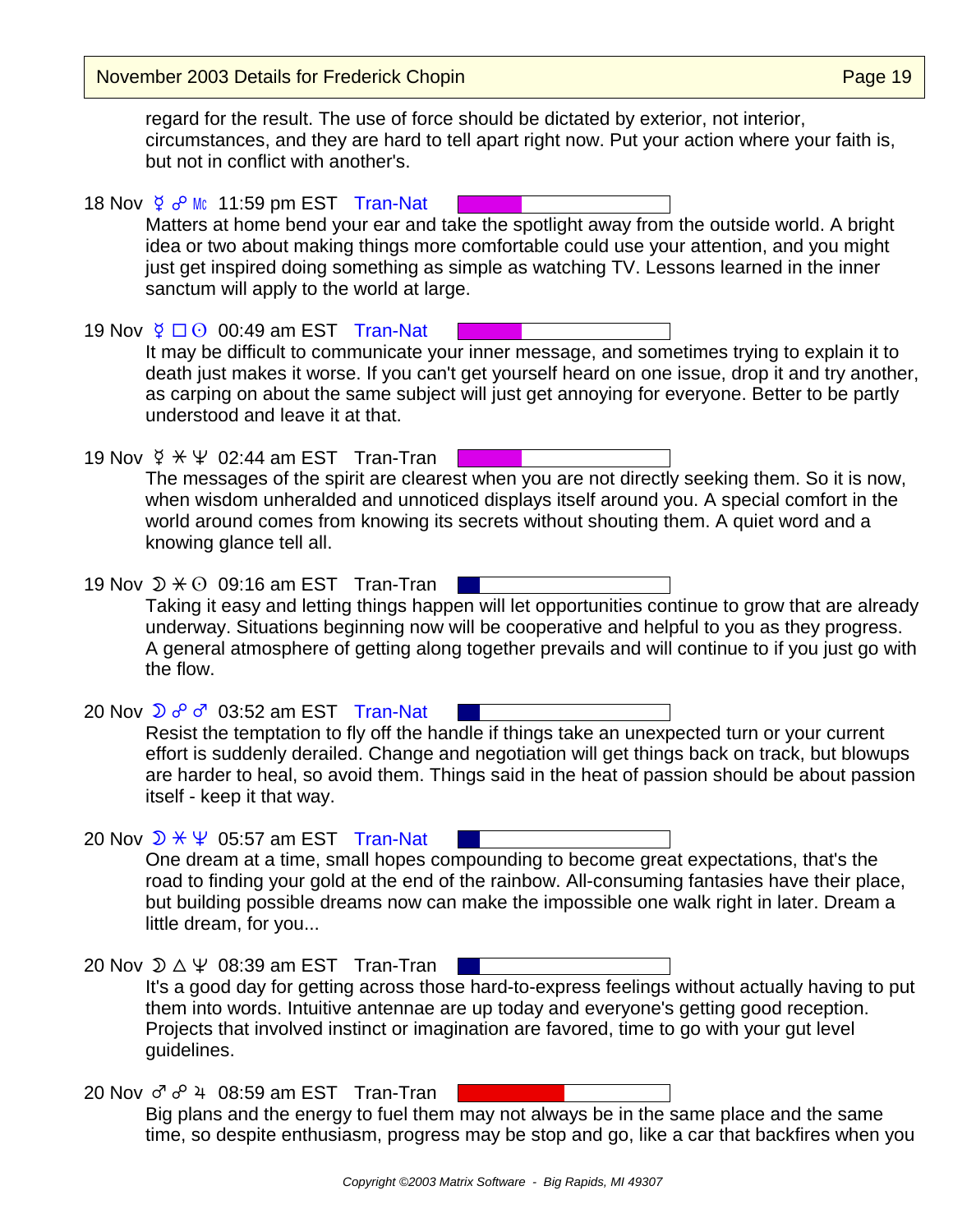November 2003 Details for Frederick Chopin **Page 20** November 2003 Details for Frederick Chopin

put the hammer down. Time for a little tuneup, refining how resources are allocated to keep up productivity and morale.

| 20 Nov $\mathfrak{D} \square$ $\hbar$ 12:00 pm EST Tran-Tran<br>Sour grapes can be today's flavor, and if you run into something that displeases, just drop it -<br>don't push it past the edge. People are feeling insecure so avoid encouraging any negativity<br>you encounter. New directions are not in order, as they won't go far, so wait just a bit longer to<br>start your engine.   |
|------------------------------------------------------------------------------------------------------------------------------------------------------------------------------------------------------------------------------------------------------------------------------------------------------------------------------------------------------------------------------------------------|
| 20 Nov $\mathcal{D} \times \mathcal{G}$ 12:04 pm EST Tran-Tran<br>If things seem to be running smoothly around you, they are, so let them. Clear<br>understandings established now will have legs and serve you well as long as you don't push<br>them. Staying on the conservative side and reconfirming old patterns has more potential than<br>trying to emotional break the mold.          |
| 20 Nov $\mathcal{D} \times \mathfrak{h}$ 03:39 pm EST Tran-Nat<br>Showing your feelings may not be the best thing to do right now and keeping to yourself could<br>save you from unwanted entanglements. Be staunch, do not stoop to complain, and you will<br>gin the respect of all for your worldly reticence. Send requests through channels and things<br>will flow more easily.          |
| 20 Nov $\mathfrak{D} \square \mathfrak{D}$ 09:08 pm EST Tran-Nat<br>It may be easy to get into a debate, as there's an edge of contentiousness upon you, but if<br>you do, make it about issues and not personalities. Your first instinct or reaction may need<br>refining, so don't put your bets on the first hand. Patience with yourself and others will reveal<br>what cards to play.    |
| 20 Nov $\mathcal{D} \triangle \xi$ 09:26 pm EST Tran-Nat<br>Head and heart go hand in hand and workable solutions are available that feel as good as<br>they work. You can put emotions into phrases that hit the mark and get your message across<br>in more than just words. Multilevel thinking enables you to see all sides of the issue and be a<br>friend and helpmate to all concerned. |
| 20 Nov $\mathcal{D} \times \mathbb{P}$ 10:27 pm EST Tran-Tran<br>A sense of easy power without display makes working behind the scenes easier and waiting<br>for rewards more profitable. If you know you're going to win, you needn't show it, and all kinds<br>of competition and conflict is avoided. That goes for the rest of the world, too - win-win is<br>definitely the way to go.    |
| 21 Nov $\mathcal{D} \times \mathcal{Q}$ 05:04 am EST Tran-Tran<br>A good day for agreements and generally patting each other on the back. Or, maybe, for<br>scratching each other's backs. It will be easy to see eye to eye and shared goals and feelings<br>can be put into action to bring later results. Mutual investment, mutual trust, relaxed progress<br>are all in the atmosphere.   |
| 21 Nov $\sqrt{2}$ $6^{\circ}$ 4 07:38 am EST Tran-Nat<br>Changing tides of feeling can make you a little uncertain of the mark, as intuitive answers<br>alternately overwhelm the question or leave it high and dry. Snap decisions are probably not                                                                                                                                           |

a great idea, so take several measurements before you come to a conclusion. By the time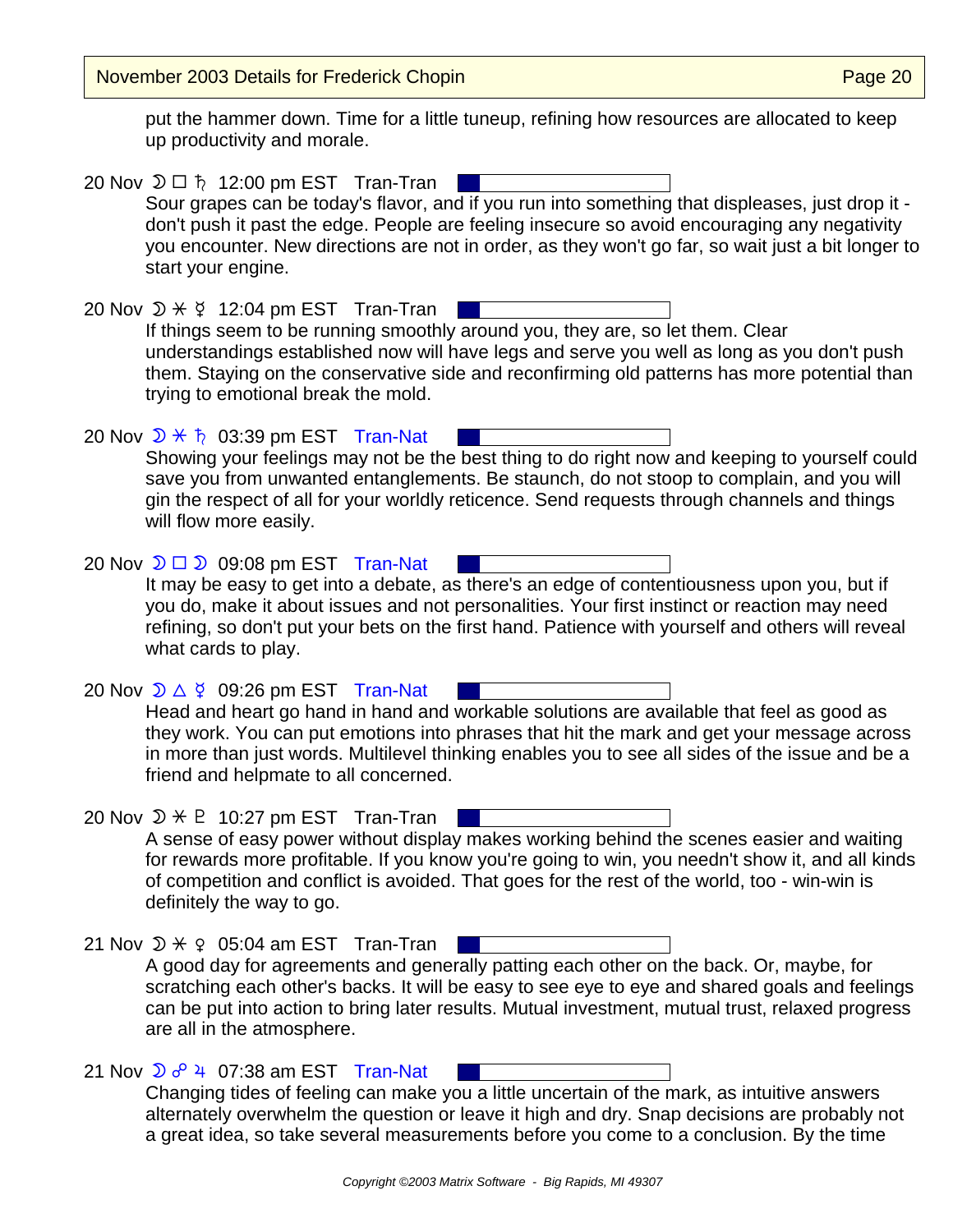| November 2003 Details for Frederick Chopin                                                                                                                                                                                                                                                                                                                                                            | Page 21 |
|-------------------------------------------------------------------------------------------------------------------------------------------------------------------------------------------------------------------------------------------------------------------------------------------------------------------------------------------------------------------------------------------------------|---------|
| that's done, the waters will have quieted down.                                                                                                                                                                                                                                                                                                                                                       |         |
| 21 Nov $\odot$ $\Box$ $\forall$ 12:14 pm EST Tran-Tran<br>Abrasiveness and annoyance are qualities you might be running into right now, so make sure<br>you're not displaying them yourself. Impatience is not a virtue, even if you know you're right,<br>and it's easy for everyone to pointlessly butt heads. Schemes laid now may well be half-<br>baked, so take a second look, maybe a third.   |         |
| 21 Nov $\mathcal{D} \triangle \forall 02:45$ pm EST Tran-Tran<br>This is a great day for bounding into unexplored territory, and you will find others are doing<br>the same. Inventiveness and originality are favored, as are projects and personal<br>involvements which partake of them. If you haven't tried it, now's the time, whatever "it" may<br>be. Open your eyes, listen up, try a taste. |         |
| 21 Nov $\frac{6}{5}$ of $\frac{1}{6}$ 11:07 pm EST Tran-Nat<br>A clear insight into what's holding you together will also inform you of your limitations. You<br>can only do so much with what you've got, but when you take inventory and find your roots,<br>you'll see just what you've got to build on. Analyze that, then move upward and outward<br>knowing the potentials of your foundation.  |         |
| 22 Nov $\sqrt{2}$ $\triangle$ $\sqrt{2}$ 03:44 am EST Tran-Nat<br>Ask and you shall receive. 'Tis the season, while it lasts (for a day or so), so if you want it, go<br>for it. Part of it is about intuitively knowing just what to ask for, what's really available, and<br>who's in the mood for giving. Go with your feelings and you'll be surprised at what's out there<br>at your command.    |         |
| 22 Nov $\frac{6}{7}$ $\Box$ P 05:52 am EST Tran-Nat<br>Pressing the point too strongly only leads to arguments, not triumph, so when you catch wind<br>of weak positions strongly defended, pass them by and they will collapse on their own.<br>Confront them, and a Pyrrhic victory is the best you'll get. Rumors of war are just that, born of<br>the breeze and blown away by it.                |         |
| 22 Nov $\mathcal{D} \triangle$ $\Theta$ 09:13 am EST Tran-Nat<br>The Moon is in your element, and so are you. Like minds and hearts gravitate in your<br>direction and together you could rule the world, or ought to. Use this smooth energy to make<br>big strides, conquer new ground so you'll be in ever better position when the situation is less<br>ideal. Make time.                         |         |
| 22 Nov $\mathfrak{D} \square \Psi$ 09:29 am EST Tran-Tran<br>Mirages may pop up at any time, even if you're not in the desert. Feelings and internal visions<br>can get muddled, and emotional miscommunication either unintended or on purpose may get<br>in the way. Misentanglements can snowball, so be ready to cut loose and try again later.<br>Avoid long-term commitments.                   |         |
| 22 Nov $9 \triangle 4$ 11:33 am EST Tran-Nat<br>A continuing and rising demand for your latest concoctions is dependent on your ongoing<br>output. Don't scrimp now - be a fountain of creativity and optimism and you'll have plenty<br>wanting to come along for the ride. Reward depends on delivery, so make sure you've got lots<br>to distribute on demand.                                     |         |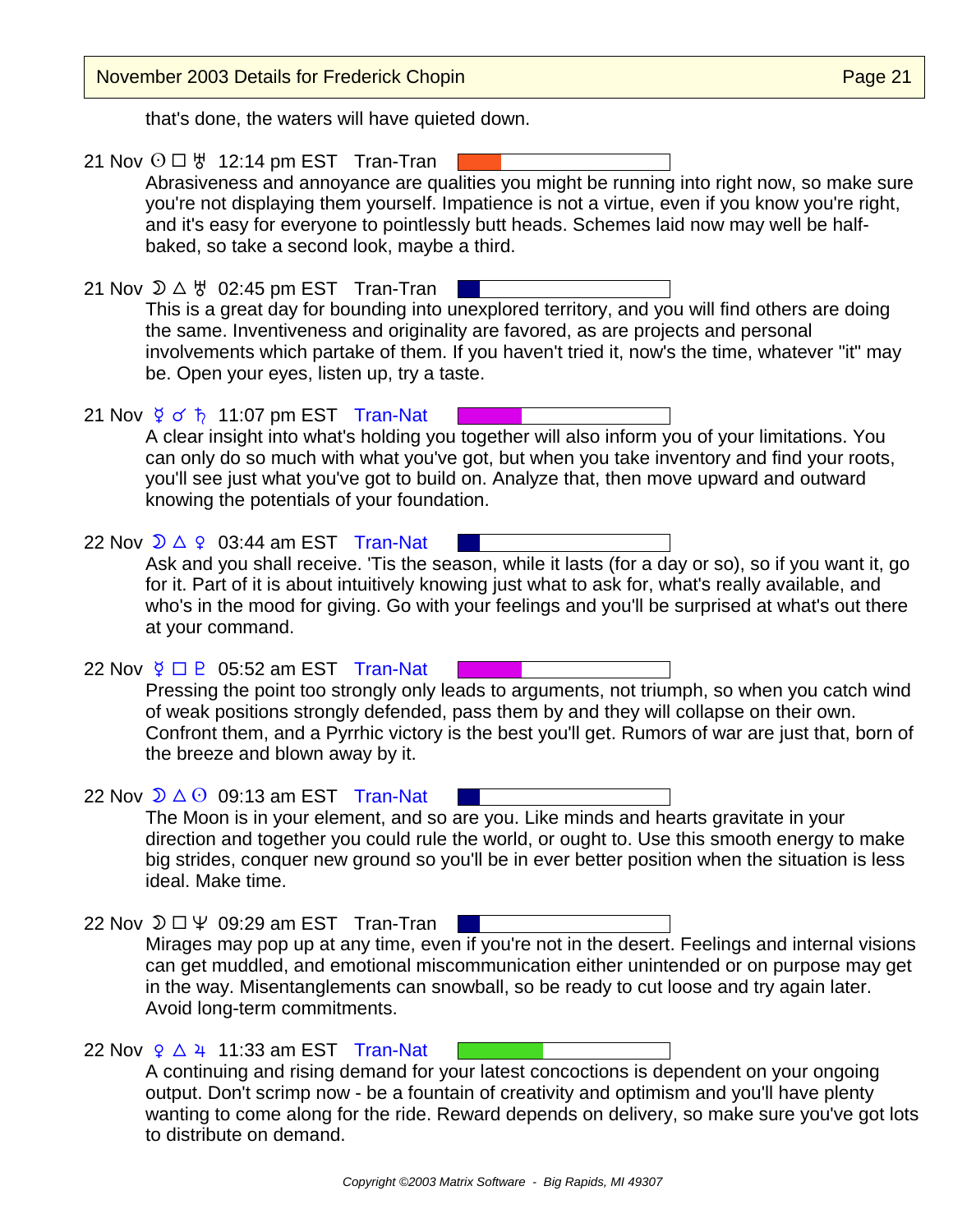November 2003 Details for Frederick Chopin **Page 22** According Page 22

22 Nov  $\mathfrak{D} \triangle \hbar$  12:28 pm EST Tran-Tran There's a certain stability in the general atmosphere that makes it safe to say what you feel but not too much. Conservation of emotion might be the phrase. It's a time to be mutually reassuring rather than wildly supportive, and projects launched will be stable though perhaps not very showy.

22 Nov  $\odot$  o'  $\ge$  12:44 pm EST Tran-Tran You're now embarking on a trek into a land of dreams - not passive daydreams, but vibrant visions of what may be. The time has come to stop looking at the world as it is and asking why. Now's the time to imagine the world as it could be, and the question has become: "Why not?" You also cannot do everything you imagine now, but you cannot do anything you don't KNOW you can do - so believe, and dare to make it happen! This means expanding your mind, your belief system, your whole base of knowledge and experience. Time's a wastin' - let no grass grow between your toes!

22 Nov  $\sqrt{2}$  of  $\frac{11}{9}$  03:08 pm EST Tran-Nat The itch to break away from the path and do something radical may have to be resisted but shouldn't be ignored. Perhaps it's just what's needed, but only if you do it with decisiveness and clarity, as you probably won't be able to take it back. A peek into the unusual can be both entertaining and edifying.

22 Nov  $\mathcal{D} \triangle \mathcal{P}$  04:46 pm EST Tran-Nat There's a feeling that the Force is with you, and if you will lay back and let circumstances float your boat, it most certainly is. Simply will away obstacles and they will crumble in your path, envision what you need and it will appear for you right on time. Have faith, and you will have had reason to.

22 Nov  $\mathcal{D} \times 4$  06:19 pm EST Tran-Tran Good feelings may be taken for granted today, so you might go out of your way to appreciate them. Positive elements today are the little things in life, so invest in the small for the long haul and you'll be sure of a return. Look to get dividends, not a big turnover, and you'll be right in the flow as they grow.

22 Nov  $\mathfrak{D} \triangle \sigma^r$  07:48 pm EST Tran-Tran Today has strength and energy written all over it - good time for a power breakfast, lunch, or dinner and getting down to brass tacks on deals you want to see really pick up speed. Or, for just getting out there and getting physical. A strong stride established today will take you all the way to the finish line.

22 Nov  $\mathcal{D} \times \mathcal{D}$  09:23 pm EST Tran-Nat Your sense of the situation is probably pretty accurate, especially if you're telling yourself to let sleeping dogs lie and allow general agreement to form without making a bid deal out of it. Exude emotional stability (or at least pretend to) and you'll find yourself brought in as expert and friend.

22 Nov  $\mathfrak{D} \square \nsubseteq$  09:40 pm EST Tran-Nat Disputes between the head and the heart can raise issues that consume a lot of time but don't actually resolve anything. If you can't clarify things quickly, drop the matter for attention later and move on. Resist the impulse to insist - if it won't untwist, just cease and desist.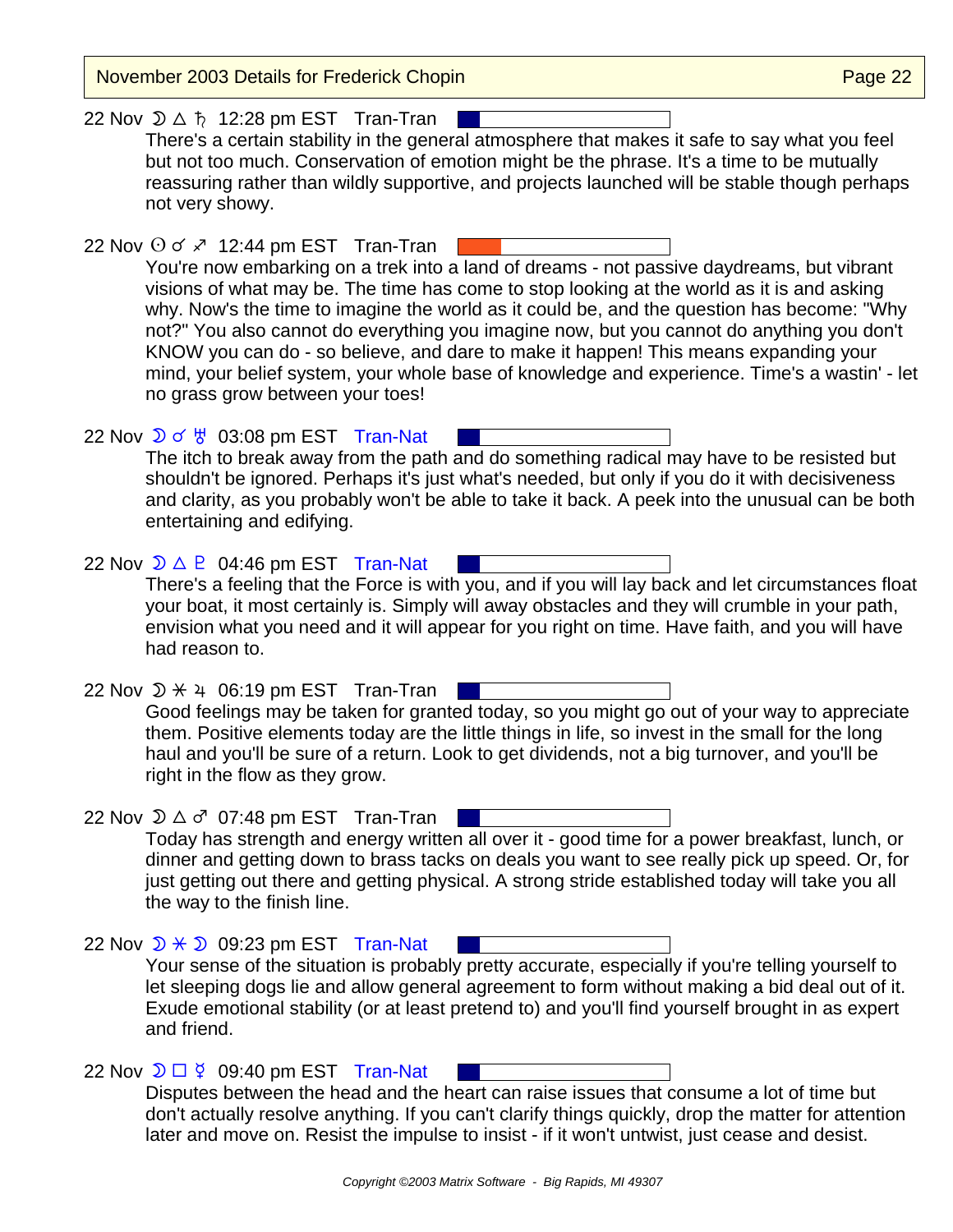November 2003 Details for Frederick Chopin **Page 23** November 2003 Details for Frederick Chopin 22 Nov  $\sqrt{2}$   $\Box$  4 10:10 pm EST Tran-Tran Th best-laid plans suddenly are at sixes and sevens, mostly because there's a nest of nonworking components that just keep on popping up. Basically, it's a time for debugging new operations and whipping coming launches into shape. A better time for sorting things out than for starting anew. 23 Nov  $\mathfrak{D} \square \ \forall$  02:28 pm EST Tran-Tran | Dogfights and catfights may be happening almost anywhere, so make it a point not to join in. Simply agree to disagree and move on, as it's easy to get caught up in pointless rows. Projects and relationships begun now will also tend to fall into disarray, so back off a bit until you can take a second look. 23 Nov  $\mathfrak{D} \triangleleft \odot 0$  05:59 pm EST Tran-Tran New Moon in 03rd House A flurry of activity for several days can have the phone ringing off the hook as new ideas and propositions come your way that require either your opinion or your decision. Your challenge will be sorting the wheat from the chaff on the fly, and sorting out the confusion that always abounds at New Moon, especially this one. The day is won by multiple, smaller choices made wisely, rather than hanging on a single issue, so don't obsess but decide quickly and move right along to the next. This is a great time for currying new acquaintances as the air of intensity makes for strong personal connections and breaks through the barriers of unfamiliarity. 23 Nov  $\frac{6}{7}$   $\Box$   $\sigma$ <sup>7</sup> 10:14 pm EST Tran-Tran | The seemingly best ideas can get tangled indeed when they are not implemented correctly, and correcting that can be a tangle in itself. Thrashing things out seems to mark the current environment, and you can join in if you must - or if you can afford to, sit out the fray on the sidelines and let others spin their wheels. 24 Nov  $\mathfrak{D} \square$   $\varphi$  03:10 am EST Tran-Nat Chasing after gain may give you cause to complain, as getting what/whom you want at the desired where and when just leads to one complication after another. You may have to settle for second best or some sort of compromise unless you're willing to wait and do without and see if it all comes together later. 24 Nov  $\mathcal{D} \triangle \sigma^2$  04:17 am EST Tran-Nat This is a good time to establish your physical stride at its best, a broad, loping run that eats up the miles of life. Pick a preferred pace that you can live up to, and your energy level will actually rise and your accomplishments blossom. Wise, intuitive decisions make you fuel efficient with enerby to burn. 24 Nov  $\sqrt{2}$  of  $\sqrt{4}$  06:14 am EST Tran-Nat Don't question moments of indefinite inspiration right now, as to try to pin it down will mean simply losing it altogether. Just proceed blithely onward and let it gel in its own time, enjoying and savoring the feelings brought out in the process. You might want to record it or write it down, as forgetfulness can erase your vision. 24 Nov  $\overline{D}$   $\sigma^0$  Mc 08:29 am EST Tran-Nat You may do well to turn your energies inward for a bit and clean things up on the home front,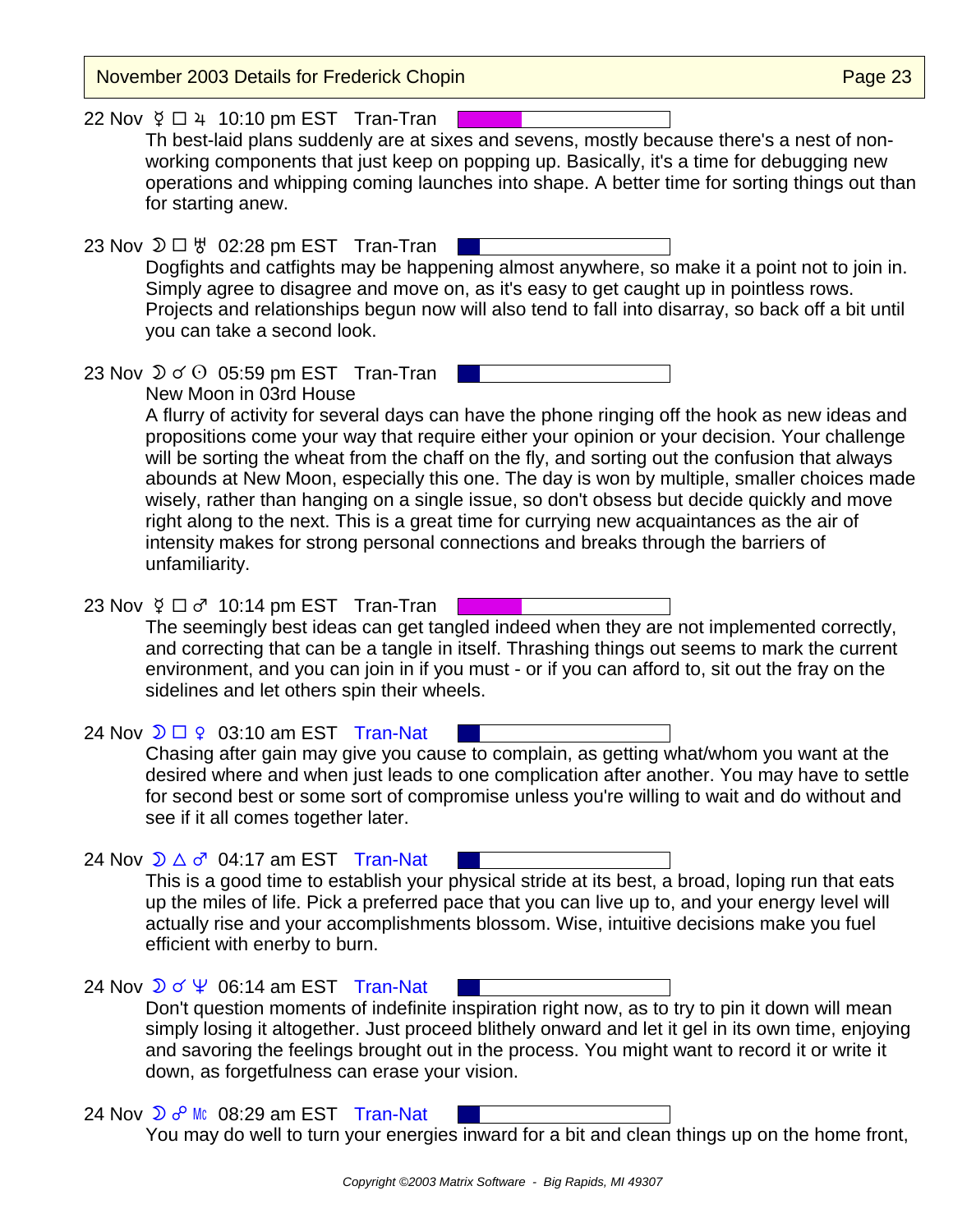November 2003 Details for Frederick Chopin **Page 24** November 2003 Details for Frederick Chopin

vanishes. Take another route.

tie up loose ends, fulfil delayed promises, and generally pull yourself together. You can't make a home run if you can see home base, so sweep it clean and clearly visible for that future dash to score.

24 Nov  $\frac{6}{7}$   $\div$   $\frac{6}{7}$  08:33 am EST Tran-Nat Small, regular messages through the usual channels can mount up to a big story right now, so listen well pass along what you hear. Don't try to say it all at once, just let the pieces of the puzzle put themselves together until everything is clear as day. There is nothing to hide and nothing to expose, but all will be revealed in the end.

24 Nov  $\mathfrak{D} \square$   $\odot$  08:34 am EST Tran-Nat All things are not as in tune as they might be, but resolution and progress are possible through mutual recognition and compromise. Impact priorities and be ready to give on small points in order to gain on the large ones. Competition can be strong, but it make you stronger, and this is where you earn respect and trust.

24 Nov  $\mathcal{D} \times \Psi$  08:54 am EST Tran-Tran | Words may convey a bit more emotional meaning than usual as under-the-radar communication makes inner messages clear. Spiritual deeds are done without a second thought and life as usual has a certain glow. Filling out earlier-imagined schemes pays off and keeping good company comes with ease.

24 Nov  $\sqrt{2}$  of  $\frac{1}{2}$  03:26 pm EST Tran-Nat Sudden realizations of overall requirements and dimensions can give you a better handle on what's really needed to fit things out in detail. Clear demands are more easily met and you know where you stand when the possible and impossible are sorted out. Limitations become clear, so they become easier to work around.

24 Nov  $\mathcal{D} \square \square$  04:05 pm EST Tran-Nat It can seem too easy to simply push your way through, but right now you'll find that can be a losing strategy, as the more you shove, the more resistance you get, from changing directions.

24 Nov  $\mathfrak{D} \square 4 06:00$  pm EST Tran-Tran It's easy for everyone to get too wound up in their feelings and you could find yourself chasing your tail in circles until you fall down. Even if you think you've got a big one on the hook, cut your line if it takes too long to reel him in. Diminishing returns can tire everyone out, turn hope to disappointment, so avoid them.

It's not paranoia, but it's not really a plot, either. Just back off and the whole problem

24 Nov  $\sigma^2 \times 2$  07:11 pm EST Tran-Nat You can demonstrate strong support without showing off, use your steady reactions to shore up others without actually carrying them entirely. A few well-placed and gently-repeated opinions can instill courage and hope that puts a new lease on life and will have you being thanked in days to come.

## 24 Nov  $\mathfrak{D} \square \sigma^r$  08:45 pm EST Tran-Tran Feelings and actions at cross-purposes make this day's blank slate one that you might not want to write much on, but just write it off. Under any circumstances, don't be hasty, and try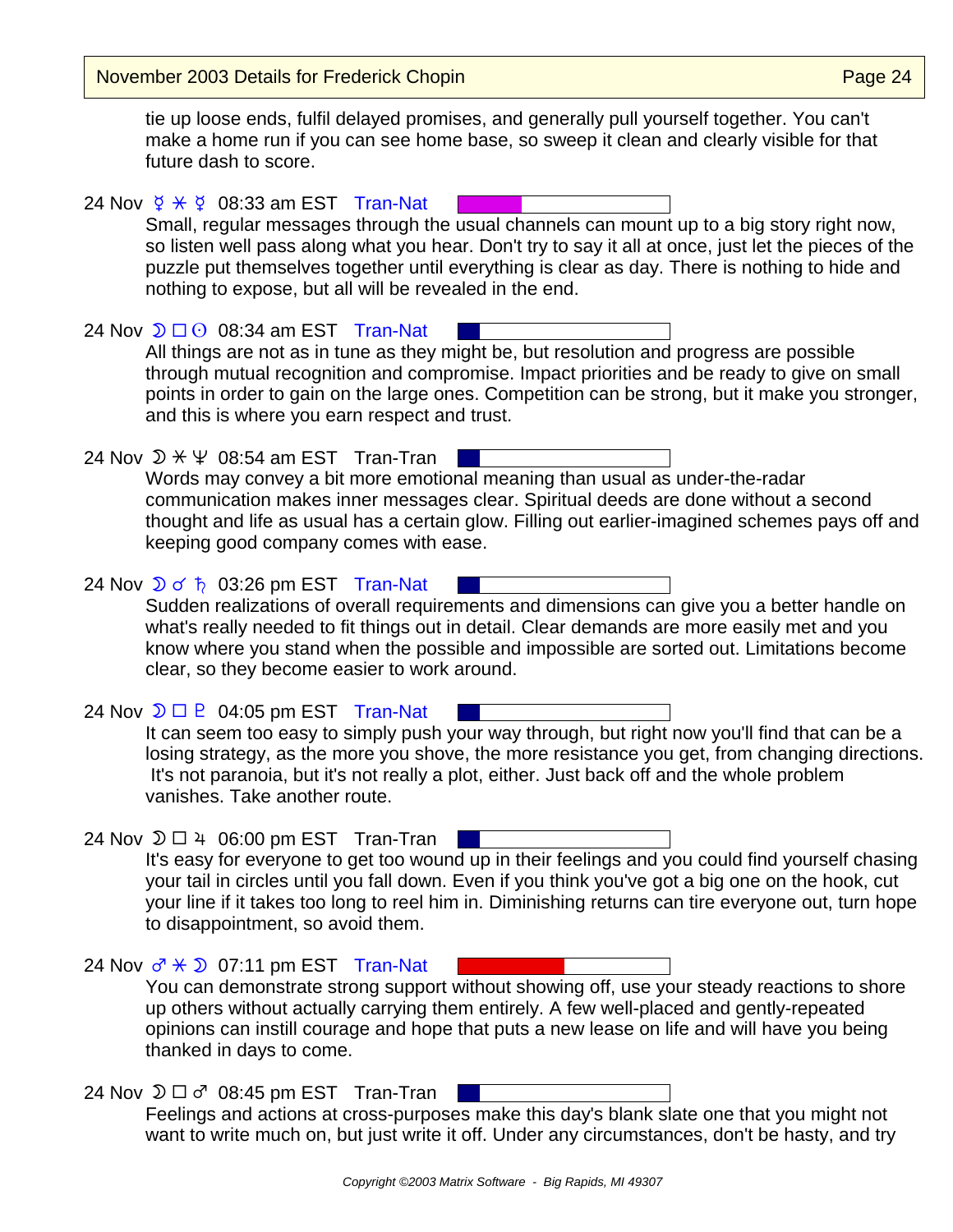November 2003 Details for Frederick Chopin **Page 25** November 2003 Details for Frederick Chopin

not to repeat yourself too many times because you didn't hit the mark with the first shot. Accept uncertainty, and certainty will arrive soon enough.

- 24 Nov  $\mathcal{D} \times \mathcal{G}$  08:59 pm EST Tran-Nat Putting in a good word on the QT will be better than hollering, and ideas slipped into the conversation will find automatic response and agreement. Low-profile exchanges will snowball into a general consensus if you pursue quiet leadership and follow your intuition. Gentle feelings illuminate the mind. 24 Nov  $\frac{6}{5}$  of P 09:12 pm EST Tran-Tran | Stubborn, hardheaded, intractable. These might describe anyone you run across as the forcible pursuit of pet opinions seems to be the order of the day. It pays to make your point, but don't beat your head against a wall - and don't be the wall, either. A powerful day for beginnings, but only if you're tireless down the road. 24 Nov  $\mathcal{D} \circ \mathcal{P}$  10:11 pm EST Tran-Tran Suppressed feelings can be transformed into compulsive actions all around, so it may be a good time to question motives, both your own and others'. If you just have to do or say it, perhaps you shouldn't. Force plays are favored, just make sure you're not on the wrong end of one. Think deep before you push hard. 24 Nov  $\mathfrak{D} \circ \mathfrak{P}$  10:18 pm EST Tran-Tran Time to be quick, make smart deals, as the intellectual pace around you quickens. Where you can put emotions into words you will be at the top of the heap, as that's going to be the way to connect and build on your connections right now. Feelings get aired and a greater sense of control and satisfaction results. 25 Nov  $\sqrt{24}$  06:53 am EST Tran-Nat Sometimes you just know it's right and jump into the pool without hesitation. Right now that can put you well ahead of the game, as a good sense of what will work finds something sensible to work with. The general feeling all around is that your plan is the best one, so take advantage and move as far as you can. 25 Nov  $\sqrt{2}$  o'  $\sqrt{2}$  12:57 pm EST Tran-Tran Charm abounds and an atmosphere of love and desire allow for all sorts of pleasantries and can provide the foundations of lots more like it to come if you go for it now. Directions begun today can be the start of great friendships, beautiful handiworks, and achievements that bring both wealth and love. 25 Nov  $\mathcal{D} \times \mathcal{Y}$  01:58 pm EST Tran-Tran A good day for small adventures, but don't push it into weirdness. New tastes and experiences are easy to come upon and once tried may stick with you for a long time. Nothing ventured, nothing gained, but don't sell the farm on a hunch. The environment is volatile but not threatening, sort of a gently bouncy ride. 26 Nov  $9 \times$   $\frac{11}{22}$  am EST Tran-Tran
	- You don't have to go crazy trying to discover new sensations. Sometimes the slightest variation in a time-honored recipe with turn things around with hardly an effort. Try a new ingredient, a new position, a new sideroad - you'll be surprised what's just next door and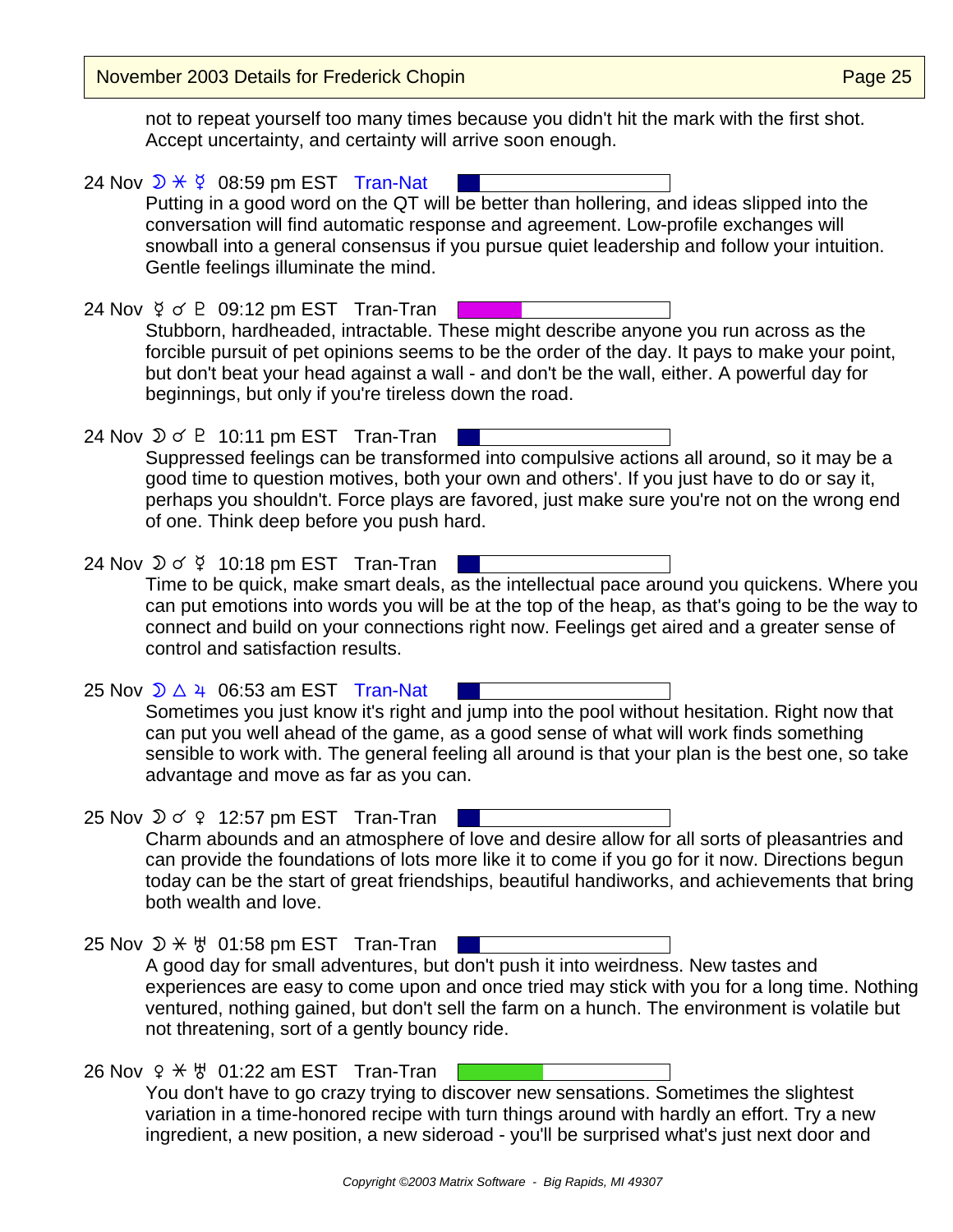| <b>November 2003 Details for Frederick Chopin</b>                                                                                                                                                                                                                                                                                                                                                      | Page 26 |
|--------------------------------------------------------------------------------------------------------------------------------------------------------------------------------------------------------------------------------------------------------------------------------------------------------------------------------------------------------------------------------------------------------|---------|
| around the corner, and who's doing it, too.                                                                                                                                                                                                                                                                                                                                                            |         |
| 26 Nov $\sqrt{2}$ $\div$ 9 02:54 am EST Tran-Nat<br>Small signals under the table will get you everything you need without rocking the boat. A<br>wise wink and a knowing glance will put you on the road to satisfaction when a direct request<br>might get you put off. Implied understandings and understood arrangements are the tools of<br>the moment for accrued payoffs.                       |         |
| 26 Nov $\mathfrak{D} \square \sigma^2$ 04:03 am EST Tran-Nat<br>If you find yourself being pushed into situations that tax your limits, make sure they're worth<br>the energy you expend. Repetitive stress injury, so to speak, is something you want to avoid,<br>so do enough to get the job done to spec and no more. The price of perfection may be<br>dislocation elsewhere, so don't overdo it. |         |
| 26 Nov $\mathfrak{D} \times \mathfrak{O}$ 08:28 am EST Tran-Nat<br>Compatible forces surround you and it pays not to make waves but welcome the help and<br>share the wealth. Diplomacy and consideration will get you everywhere, so be on your best<br>behavior and you'll be in like Flynn. Small, multiple moves are favored over big leaps, but<br>they mount up and you go just as far.          |         |
| 26 Nov $\mathfrak{D}$ $\sigma^0$ $\hbar$ 11:28 am EST Tran-Tran<br>The environment is running hot and cold today, and just as you think you're warming up to<br>someone they can suddenly turn negative. Similarly, projects undertaken today can turn out<br>ambivalent and hobbled down the line, so wait if you can to make commitments. That, in itself,<br>is exactly what's in the air.          |         |
| 26 Nov $\mathcal{D} \times \mathcal{B}$ 02:33 pm EST Tran-Nat<br>Small abberations and wanderings from the highway will get you everything, so explore those<br>byways as there may be gold in them thar' hills. Just off the beaten path you'll find the scenic<br>route where you can stake your claim ahead of the pack. In short, it's time to cash in on the<br>mildly unusual - tune into it.    |         |
| 26 Nov $\mathcal{D} \times \mathcal{D}$ 04:15 pm EST Tran-Nat<br>If you trust your instincts, they will not fail you. Don't bet the farm, but small risks taken with<br>confidence pay off, and one success leads to another. Fortune unfolds one moment at a time,<br>and with patience builds an ediface of felicity. You can be lucky without having to trust in luck.                              |         |
| 26 Nov $\sigma$ $\Box$ P 06:18 pm EST Tran-Tran<br>A maze of twists and turns emerges from dodging too many roadblocks without having a real<br>plan. The only sure way out of a maze is to make turns in only one direction, right or left, but<br>clearly few know that. Don't push the envelope, circle around inside it until you find the door,<br>then vamoose.                                  |         |
| 26 Nov $\mathfrak{D} \triangle 4$ 06:37 pm EST Tran-Tran<br>Emotional tides are strong and upbeat and all you have to do is ride them as if you were born<br>to sail. Foundations laid today will be firm and supportive and continue to evolve that way.<br>Feelings of friendship abound and it's easy to see the good side of anyone - just remember<br>there may be other sides, too.              |         |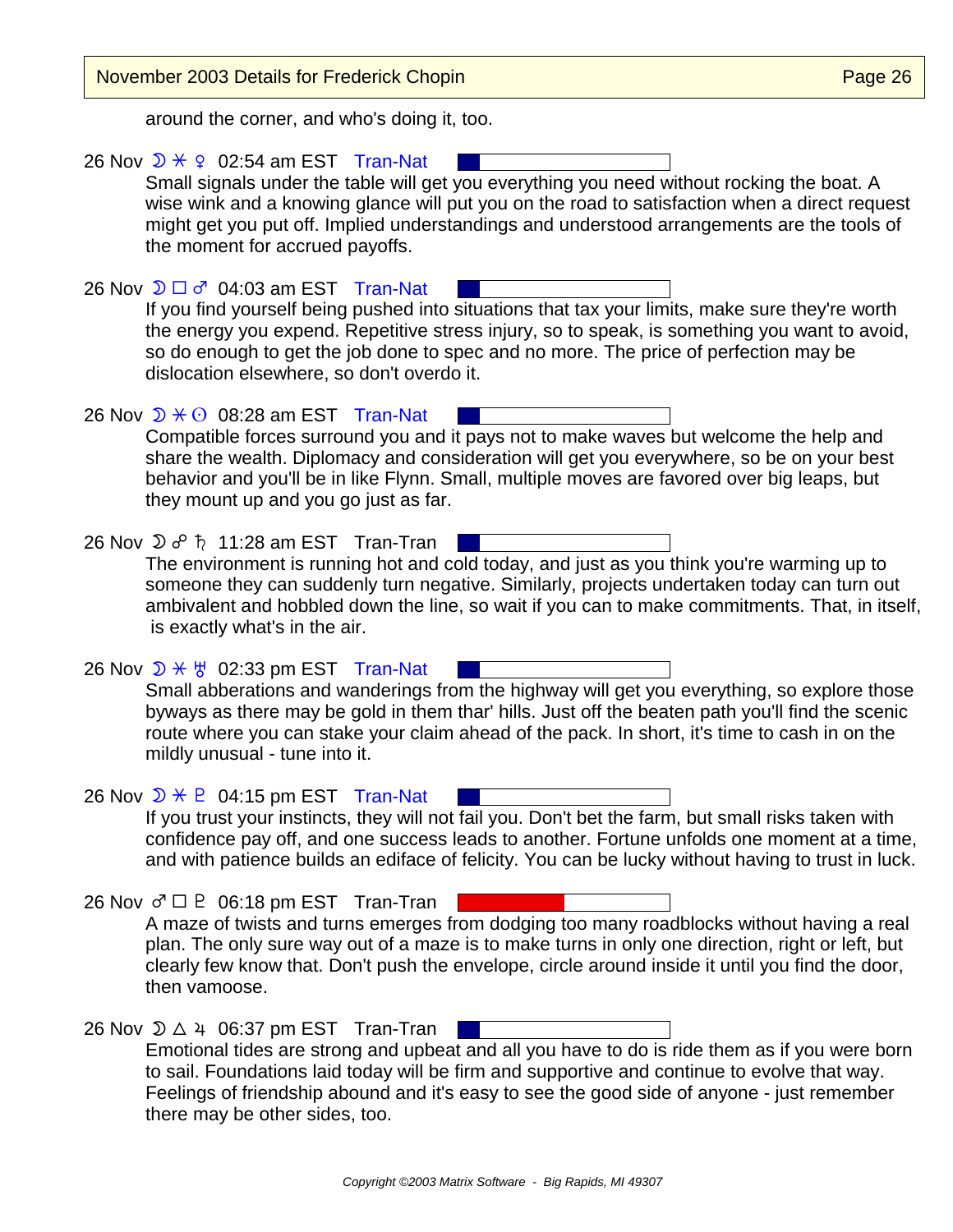November 2003 Details for Frederick Chopin **Page 27** November 2003 Details for Frederick Chopin 26 Nov  $9 \text{ o }$  is 08:08 pm EST Tran-Tran Marry for money and then learn to love 'em: that's what your heart tells you now, as a new cycle gets underway in your life. Does that sound cynical? Maybe so - but it does reflect the yearning you feel for security and stability now, and it suggests the kind of compromises you may be willing to make to accomplish these objectives. 26 Nov  $\sqrt{2}$  of  $\sqrt{2}$  09:02 pm EST Tran-Nat A good time to wind up projects, particularly emotional ones, and regear to start things up anew, a point of completion that also bears the next month's beginnings. Look ahead at the next few days to see how quickly to reengage or just take a break. Consult your Lunar Return chart to see what the next month will bring. 26 Nov  $\mathfrak{D} \times \sigma^r$  10:52 pm EST Tran-Tran A firm, easy gait marks the day if you let the energy around you carry you along without questioning it too much. That will be the general spirit of things, and if you join in it can get you into situations with staying power that do not need extra energy to sustain long-term. Let the general pace set yours. 27 Nov  $\mathfrak{D} \square 4$  07:42 am EST Tran-Nat Resist the temptation to overdo, physically or emotionally, to the point of diminishing returns. It's easy to trip wearing seven-league boots, so if you're not steady on the first step or two, downsize or wait to proceed until you've got your balance. Your initial take will require refinement, so don't expect to score with your first shot. 28 Nov  $\mathfrak{D} \times \Theta$  02:24 am EST Tran-Tran Taking it easy and letting things happen will let opportunities continue to grow that are already underway. Situations beginning now will be cooperative and helpful to you as they progress. A general atmosphere of getting along together prevails and will continue to if you just go with the flow. 28 Nov  $\mathcal{D} \times \sigma^r$  06:04 am EST Tran-Nat You are biking with the wind behind you, which gives you that extra smooth power that effortlessly eats up the miles. Keep up the pace without straining so when it's time to take a rest or the wind changes, you'll have the accomplishment you need under your belt. Sustain without strain makes the most gain. 28 Nov  $\mathcal{D} \times \Psi$  08:12 am EST Tran-Nat One dream at a time, small hopes compounding to become great expectations, that's the road to finding your gold at the end of the rainbow. All-consuming fantasies have their place, but building possible dreams now can make the impossible one walk right in later. Dream a little dream, for you... 28 Nov  $\mathcal{D} \circ \Psi$  11:16 am EST Tran-Tran and the contract A dreamy state of affairs marks the surroundings and it may be difficult to pin things down or get anyone else to, either. Fantasy is favored, along with speculation, hopefulness, and prayer. Anything you try to formalize won't stay that way, so it's a better day for imagination than concrete efforts. 28 Nov  $\mathfrak{D} \square \, \forall$  05:16 pm EST Tran-Nat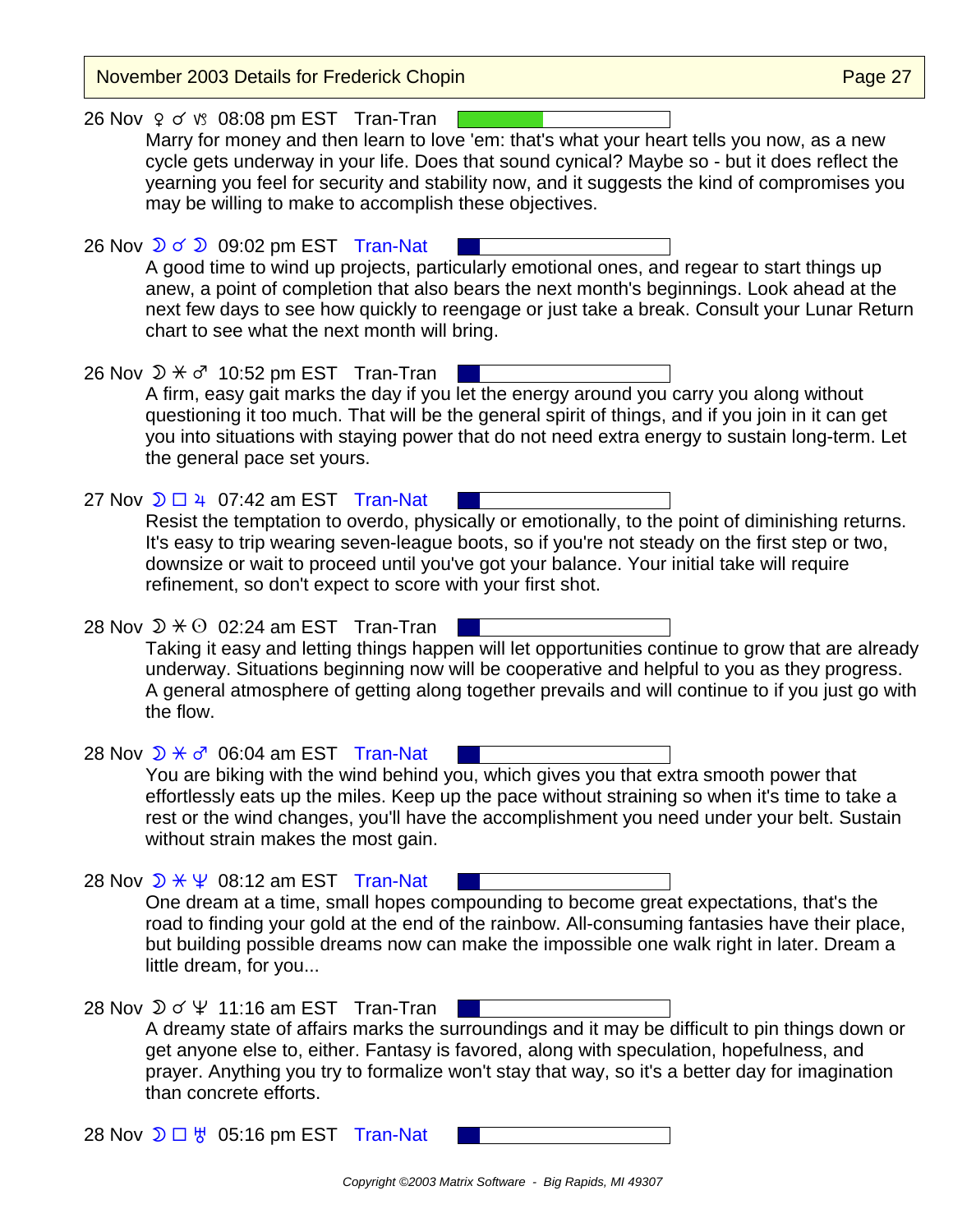November 2003 Details for Frederick Chopin

Riled-up emotions can stir up harsh words, so watch your mouth and think before you speak. It's easy to get into a pointless argument, so when in doubt, agree to disagree if at all possible. Don't let annoying disagreements get your goat - put your patience hat on and do your best to act like a saint. It's something to shoot for, anyway.

28 Nov  $\frac{6}{7}$   $\triangle$   $\frac{4}{7}$  05:17 pm EST Tran-Nat Plan and order fulfilment are up and running, and whatever you can organize should run smoothly. Tap the brainpower of both colleagues and competitors to serve your own ends and you'll end up the be-all and end-all. Delegate the details and keep your eye on the radar screen to navigate what's coming up.

28 Nov  $\mathcal{D} \times \mathfrak{h}$  06:21 pm EST Tran-Nat Showing your feelings may not be the best thing to do right now and keeping to yourself could save you from unwanted entanglements. Be staunch, do not stoop to complain, and you will gin the respect of all for your worldly reticence. Send requests through channels and things will flow more easily.

- 29 Nov  $\sqrt{2}$  of  $\frac{6}{7}$  00:31 am EST Tran-Nat Flashes of insight, problem solutions are likely to surface in conjunction with the general energy high these few days. Don't force them, just let them appear and scoop them up as you speed along, as your momentum will be lost if you tarry too long. Swing your mallet like a polo player on the gallop.
- 29 Nov  $\mathcal{D} \times \mathbb{P}$  02:09 am EST Tran-Tran A sense of easy power without display makes working behind the scenes easier and waiting for rewards more profitable. If you know you're going to win, you needn't show it, and all kinds of competition and conflict is avoided. That goes for the rest of the world, too - win-win is definitely the way to go.

29 Nov  $\sqrt{2}$   $\div$  4 11:39 am EST Tran-Nat Subtle feelings and intangible but reliable intuition allow increasing buildup of emotional communication, as plans come ever closer to realization. Slow and easy swings you along at just the right pace, and there's no hurry to completion, which will come in its own time. Enjoy the journey.

29 Nov  $\odot$   $\Box$   $\circ$  12:07 pm EST Tran-Nat Don't let your appetites get the better of you, as trying too hard to get exactly what you want may ruin the flavor of things, wasting time and resources. Don't overcook the stew, because once done, you can't go back. Well-done can never be medium rare again, so quit while you're ahead, even if it's not perfect.

- 29 Nov  $\mathcal{D} \times \mathcal{G}$  01:47 pm EST Tran-Tran If things seem to be running smoothly around you, they are, so let them. Clear understandings established now will have legs and serve you well as long as you don't push them. Staying on the conservative side and reconfirming old patterns has more potential than trying to emotional break the mold.
- 29 Nov  $\mathfrak{D} \circ \mathfrak{B}$  07:47 pm EST Tran-Tran Unstable currents abound in the world's affairs and sudden outbursts can be expected, be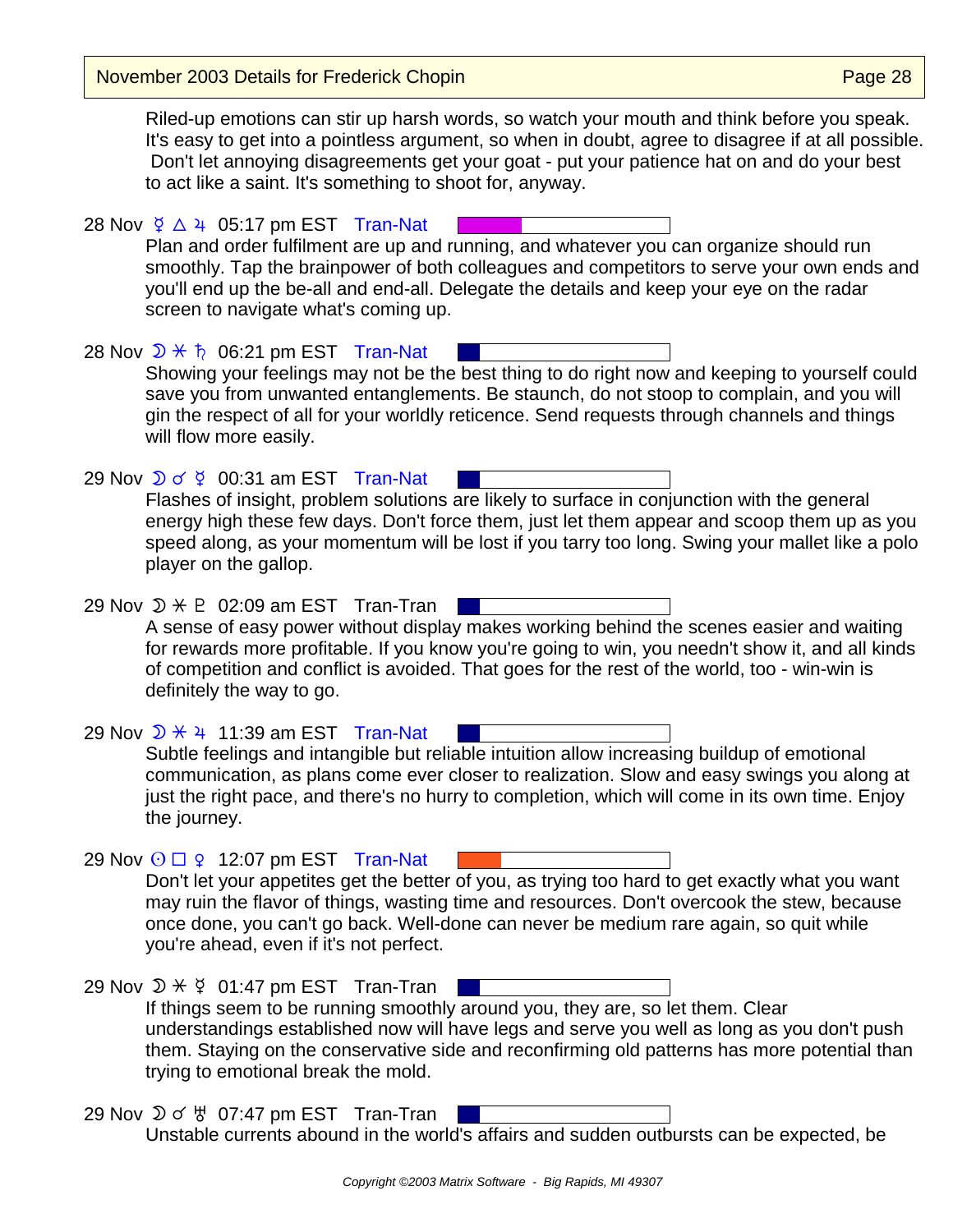November 2003 Details for Frederick Chopin **Page 29** November 2003 Details for Frederick Chopin

they temper fits, sudden annoyances, or cries of "Eureka!" Surprises that startle, realizations that turn you around, new emotional experiments all are going on. Good for adventure, just keep your eye out.

30 Nov  $\odot$   $\Delta$   $\sigma$ <sup>7</sup> 05:00 am EST Tran-Nat Support for your efforts and underway projects runs strong and it's a good time to make the most of it and put on some speed. Obstacles are more easily overcome with the will help of others, and confidence has a power all its own to spell success. Share the burden, take turns, let the energy flow your way.

30 Nov  $\mathcal{D} \times \mathcal{Q}$  05:05 am EST Tran-Tran | A good day for agreements and generally patting each other on the back. Or, maybe, for scratching each other's backs. It will be easy to see eye to eye and shared goals and feelings can be put into action to bring later results. Mutual investment, mutual trust, relaxed progress are all in the atmosphere.

30 Nov  $\sqrt{2}$  o'  $\sqrt{2}$  10:23 am EST Tran-Nat Heightened appetites (of all sorts) are a natural this time of the month, as will be the opportunities to fill them. Pick as you would from a smorgasbord and don't chow down too heavy -- the taste is what counts, volume only slows you down. Variety is the spice, intensity the sweetness, whatever or whoever is involved.

30 Nov  $\mathfrak{D} \square \odot 12:16$  pm EST Tran-Tran | Uncertainty and shifting grounds can mark the day's outcomes and confidence may retreat in the face of a challenge. Confrontation is the wrong game to play, but pulling out entirely is equally unsuitable. Make judicious compromise now and the resulting situation will improve, but don't chase diminishing returns.

30 Nov  $\mathfrak{D} \square \Psi$  02:00 pm EST Tran-Nat Illusions and delusions can wear the mask of true inspiration, so thread your way among them to the truth and don't fall for the first fantasy that comes to mind. Possibilities may evaporate as quickly as they appear, and that is for the best - better to let them go than seize on what will not support you.

30 Nov  $\sqrt{2}$  of  $\odot$  04:46 pm EST Tran-Nat This is the time of the lunar month you get an extra boost of physical energy, from your ego on out, which allows you to carry yourself farther and ride the crest of the wave that extra distance. Things play your style, so you don't have to strain. For a couple of days, you've got extra cards, so play them.

30 Nov  $\mathcal{D} \triangle \hbar$  07:44 pm EST Tran-Tran There's a certain stability in the general atmosphere that makes it safe to say what you feel but not too much. Conservation of emotion might be the phrase. It's a time to be mutually reassuring rather than wildly supportive, and projects launched will be stable though perhaps not very showy.

30 Nov  $\mathcal{D} \triangle \forall$  11:45 pm EST Tran-Nat Taking the unbeaten path can net you a short cut that saves time and money, so think your way out of the box and don't be afraid to take an original leap. If you keep your feet on the